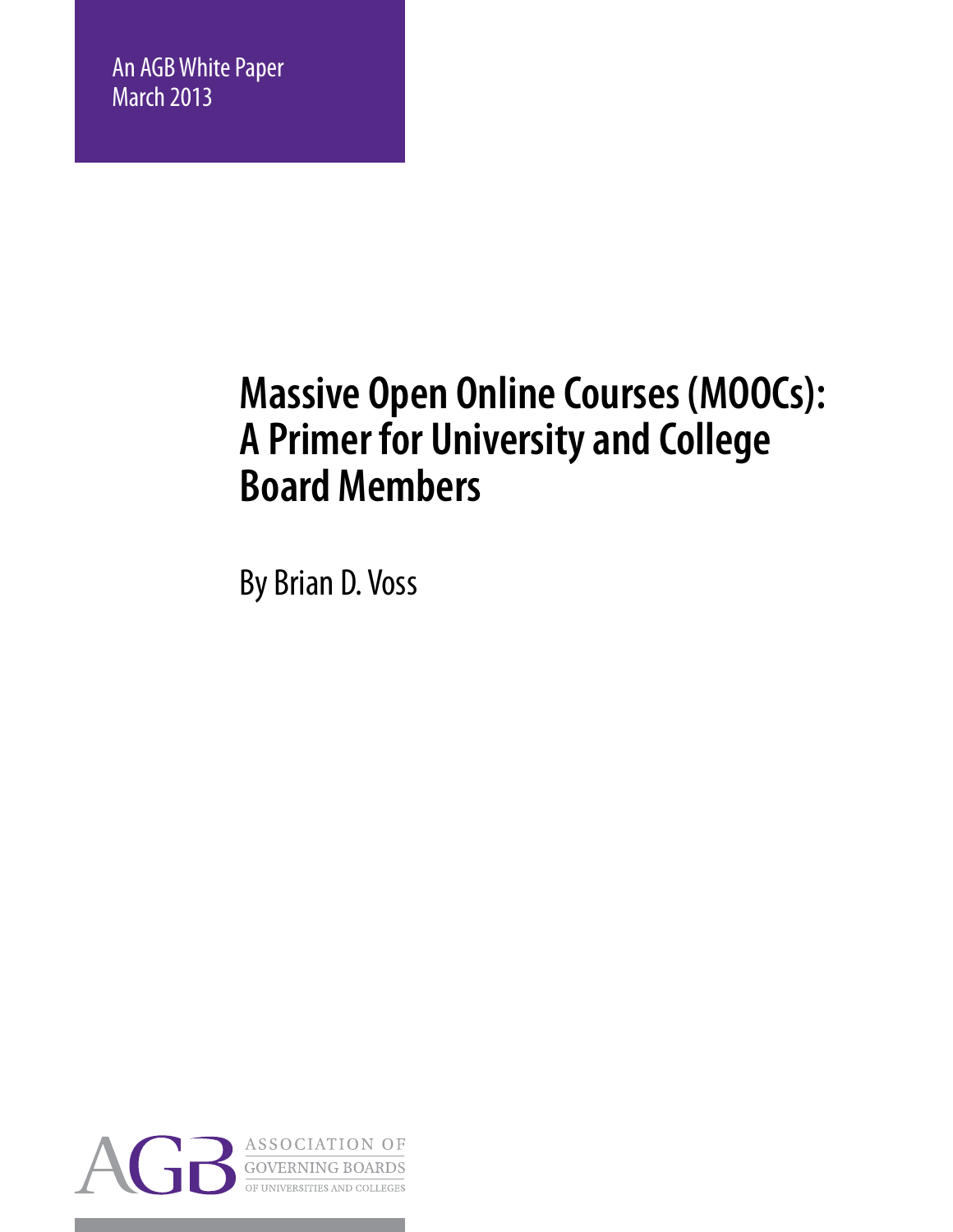*This paper is based upon a presentation given to the board of directors of the Association of Governing Boards of Universities and Colleges. Mr. Voss is the vice president and CIO at the University of Maryland's flagship campus in College Park and also a member of the EDUCAUSE board of directors, serving as vice chair for 2013.*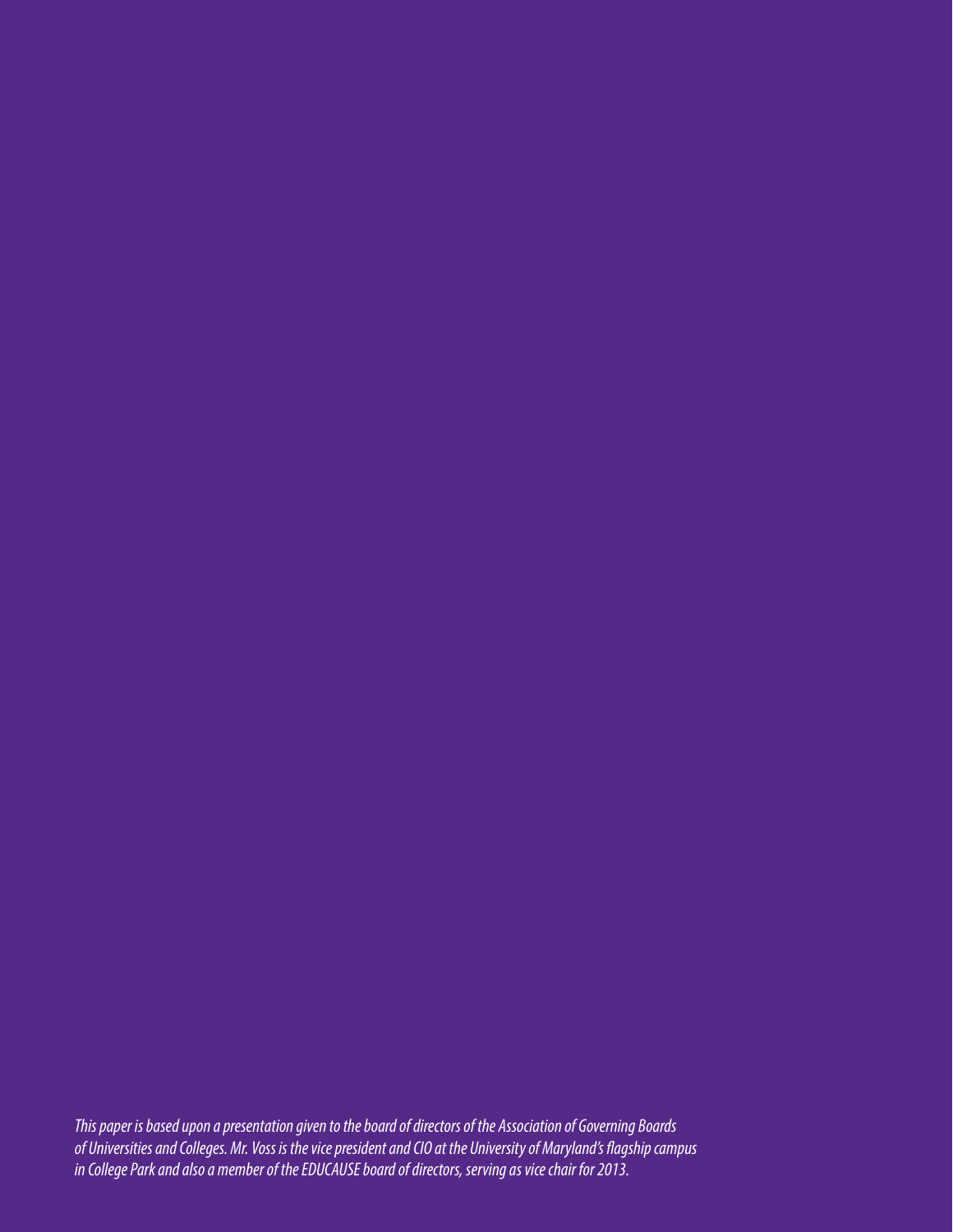F

# **Table of Contents**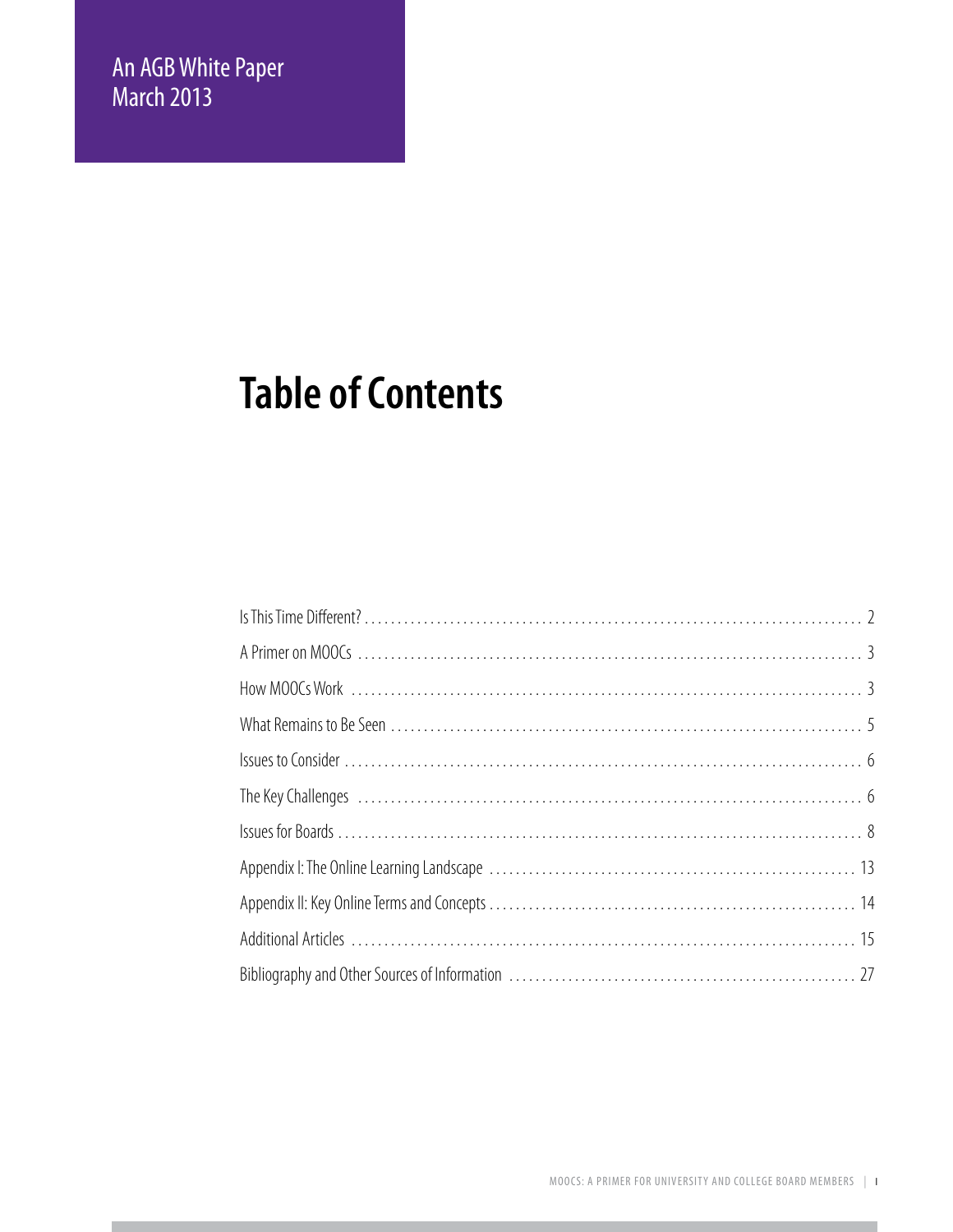# **Massive Open Online Courses (MOOCs): A Primer for University and College Board Members**

In 2011, the University of Pennsylvania, Princeton University, Stanford University, and the University of Michigan joined forces to offer free courses online. The Massachusetts Institute of Technology and Harvard University came together to do the same in 2012. That partnership has expanded to include a number of other institutions, including the University of California at Berkeley and Wellesley College. The collaboration of such name-brand institutions has sparked increasingly greater interest among higher education leaders and the public in such massive open online courses or MOOCs, as they are called, and in online education in general.

As boards seek to grasp the significance of MOOCs and their impact on colleges and universities, they should focus on two fundamental ideas. First, while information technology (IT) is the medium through which disruption of the academic enterprise is taking place, that disruption is not about IT. IT is an enabler of almost every aspect of life in the 21st century—on our campuses, in our workplaces, and in our homes. But what is most important for higher education is the transformation of teaching and learning. The "techies" are indeed backstage, making things happen, but the "stars" on the stage are the faculty and instructors. *This revolution is not about IT. It is about teaching and learning.*

Second, although MOOCs have grabbed the headlines and rightfully become the focal point of the disruption under way in higher education, we must not think of them as the be-all and end-all in online education. We should think of a spice rack: MOOCs are just one spice among many online-education spices, and colleges and universities (and faculty members through their pedagogy) will employ many spices to make the perfect academic creation for consumption by students. While this paper will concentrate on MOOCs, it is important to at least be aware of those other "spices" that institutions will probably use or consider in 2013 and going forward. *(To read more about the broader context of online education in which MOOCs are operating and other types of online offerings, see Appendix 1.)*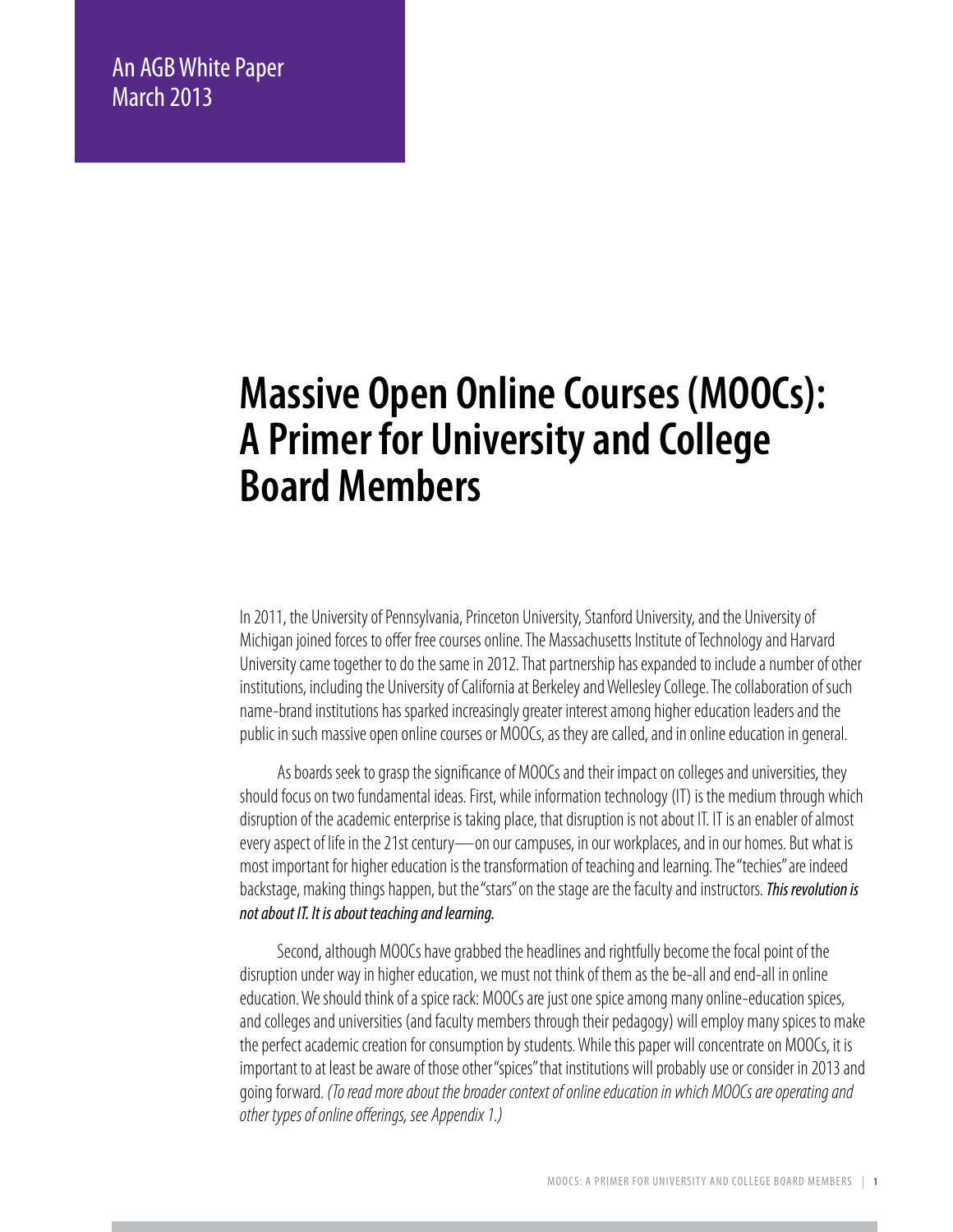Indeed, the environment in which MOOCs and other forms of online education operate is changing virtually every day. This white paper is an effort to give board chairs, presidents, and others some context to help guide discussions on their own campuses. But to stay abreast of this rapidly shifting landscape, you should regularly visit continually updated sources of information, such as that provided by *The Chronicle of Higher Education* to its subscribers in its "What You Need to Know About MOOCs" microsite (*See box on page 12.*)

### **Is This Time Different?**

The chief information officers (CIOs) of the members of the Committee on Institutional Cooperation (CIC), a consortium of Big Ten universities plus the University of Chicago, prepared a briefing in late 2012 about the MOOC phenomenon for their provosts and presidents, posing the question: *Is this time different?*<sup>1</sup>That question was based on the premise that, over the past decade, online education has moved ahead relatively slowly with fits and starts—that the disruption that is changing higher education institutions and pedagogy has been more evolutionary than revolutionary. And the CIOs concluded that, indeed, the answer to the question is an emphatic *YES!* To quote their view: *"The effect on residential universities relative to previous experiences and events in the arena will be profound and long-term."* A report by the Education Advisory Board, "Promise and Perils of Innovation: Competitive Challenges to the Traditional Higher Education Model" (September 9, 2012), supports that perspective.

Meanwhile, Kevin Carey, director of the education policy program at the New America Foundation, has postulated in the Washington Monthly magazine (August 28, 2012)<sup>2</sup> that before this decade is out:

- The "parallel universe" of an online-age education will reach a point of sophistication and credibility where the degrees granted—or whatever new method is invented to mean "evidence of your skills and knowledge"—will be accepted and taken seriously by employers.
- American colleges and universities will start to feel real pain.
- Political pressure will continue to grow for credits earned in low-cost MOOCs to be transferable to traditional colleges.
- Profit margins that colleges have enjoyed in providing more-traditional education will shrink.
- Colleges with strong brand names and other sources of revenue will emerge stronger than ever, but everyone else will scramble to survive as vestigial players.

Only time will tell if such predictions are correct. Right now, for nearly all involved, MOOCs are still an experiment, a proverbial toe in the water. The institutions involved thus far are prestigious, the faculty renowned and motivated, and the topics largely handpicked by the institutions, the MOOC entities, or both in concert. The participating colleges and universities have stated that they believe their involvement with these initial efforts will extend, enhance, and preserve their institutional reach, brand, and reputation.

<sup>&</sup>lt;sup>1</sup> Is This Time Different? Questions for MOOCs and Online Learning Beyond 2012. Committee on Institutional Cooperation, Council of Chief Information Officers. http://www.cic.net/Libraries/Technology/Is\_This\_Time\_Different\_CIC\_CIOs.sflb.ashx.

<sup>2</sup> *The Siege of Academe*. Kevin Carey, *Washington Monthly*, September/October 2012.

http://www.washingtonmonthly.com/magazine/septemberoctober\_2012/features/\_its\_three\_oclock\_in039373.php?page=all.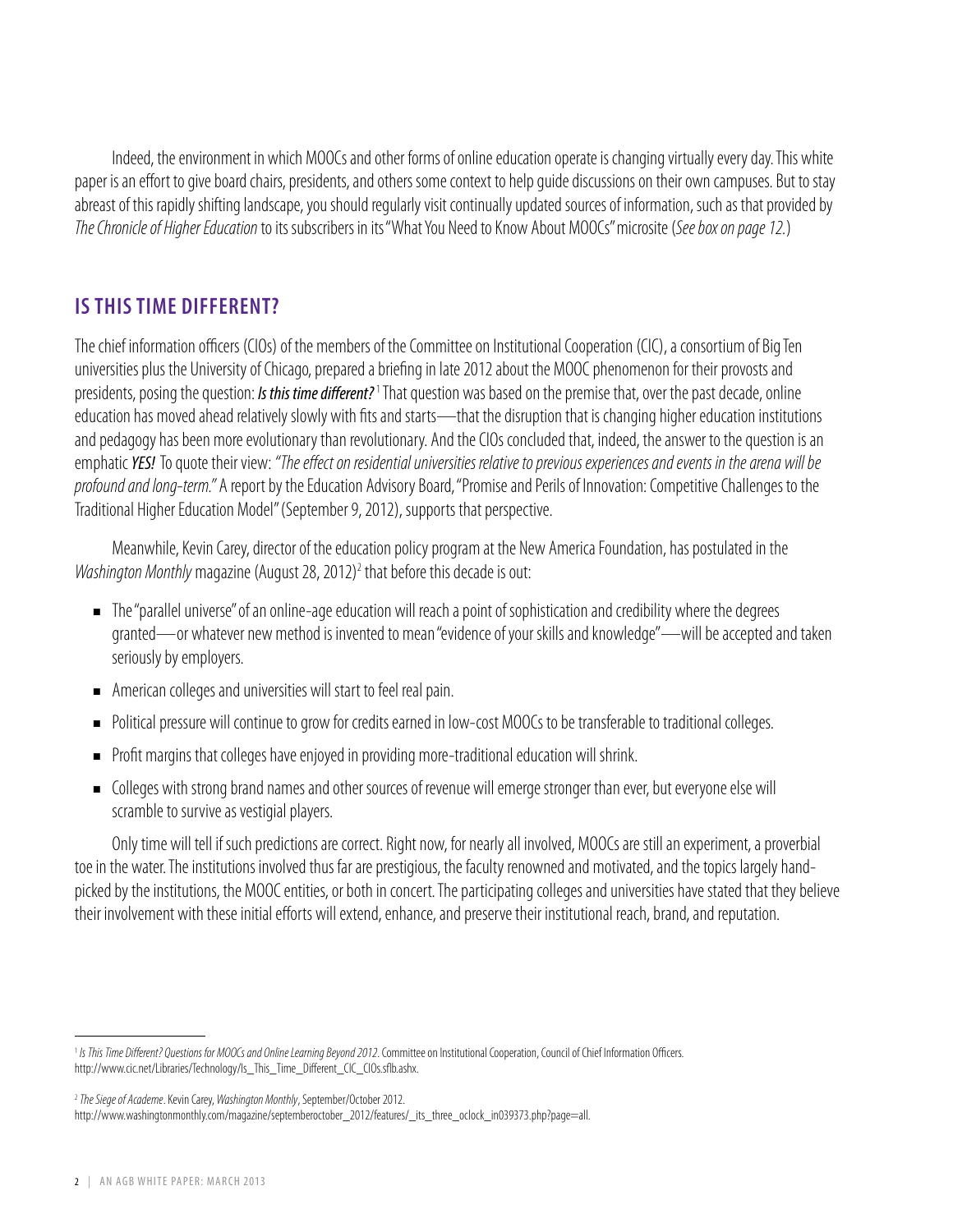#### **Some of the Better-Known MOOCs**

Coursera*(www.coursera.org)* was started by two Stanford professors (Daphne Koller and Andrew Ng). The company created an environment, built a learning platform, and subsequently engaged more than 30 university partners in developing course content. (As of January 2013, more than 200 courses will be offered.)

edX *(www.edx.org)* began as a partnership of Harvard and MIT and, as of December 2012, had expanded to include the University of California at Berkeley, the University of Texas System, Wellesley College, and Georgetown University. It will be offering 15 courses in Spring 2013.

Udacity*(www.udacity.com)* was started by Stanford Professor Sebastian Thrun with Mike Sokolsky and David Stavens, and then joined by University of Virginia Professor David Evans. It is offering about 20 courses in Spring 2013.

Udemy*(www.udemy.com)* was founded by Eren Bali and Oktay Caglar, who have built a platform that invites individuals (rather than institutions) to offer online courses.

Yet the viral nature of MOOCs has been apparent through the rapid growth of providers, participating (significant) institutions, faculty members involved in providing courses, students enrolled, and other measures. And MOOCs are starting to exhibit the second trend desired by their startup investors: They are sticky. That is to say, they don't seem to be going away. More courses are being added, more faculty members and students are becoming involved, and each passing month demonstrates that, thus far, MOOCs are not a 2012 flash in the pan. We may have crossed a Rubicon of sorts; it now appears that online education may truly disrupt, in unprecedented ways, more-traditional approaches to higher education.

### **A Primer on MOOCs**

So what exactly are MOOCs, and how do they work? And what specific issues should boards be considering?

#### **How MOOCs Work**

MOOCs use Web-based tools and environments—referred to as platforms—to deliver education and classes in a new paradigm without regard for geographic boundaries and time zones and to much larger audiences—in fact, tens of thousands of students. As the box above outlines, various MOOC entities own these platforms.

One of the key differences between MOOCs and the previous online approaches is that MOOCs are free. Students can take the courses at no charge. The pedagogy that MOOCs employ also differs significantly from "traditional online learning." Learning is accomplished via a "flipped classroom" model, whereby the instructor employs the Internet and other technologies to allow students to gain knowledge that used to be delivered via a lecture format and then use time in the classroom to work on problems together.<sup>3</sup>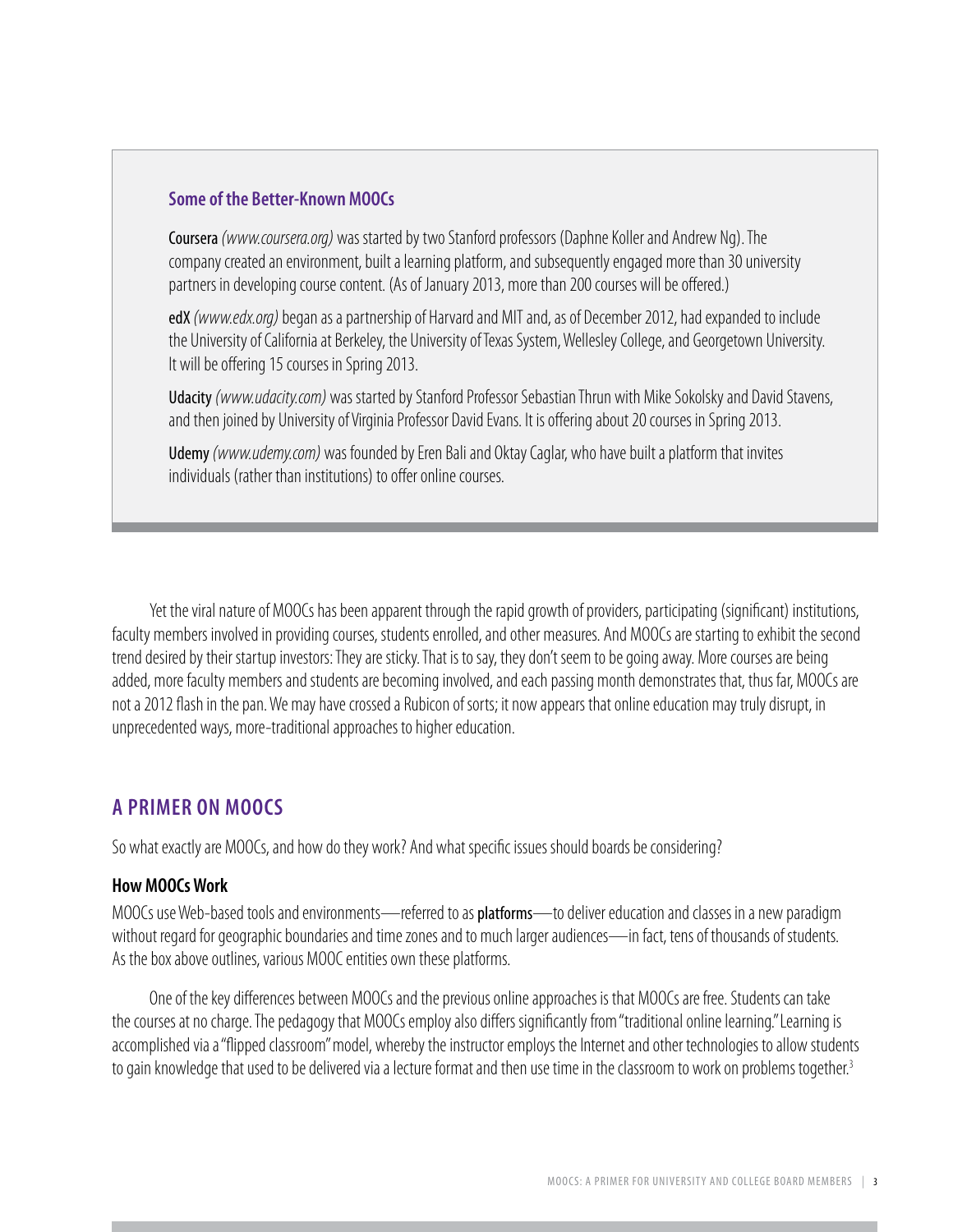The instructor can in turn then act more like a tutor walking among the students rather than a sage on the stage performing a monologue. MOOCs allow scaling of that approach to massive proportions, using social networking tools so that students help educate each other, as well as computerized assignments and assessments.

Unlike older forms of online learning, MOOCs are not asynchronous; they are not like recorded class sessions that a student listens to at his or her own pace sitting in a library, completing one lesson and then starting a subsequent one. Rather, they are similar to on-campus courses, **delivered synchronously** on a defined schedule—usually on a weekly calendar basis. A student in a far-flung location may take a particular lecture and do the related exercises in his or her own time zone during a convenient window of delivery. A student may also make up for missed lectures at his or her convenience, although that will lessen the impact of some aspects of the cohortlike approach to learning with fellow students.

With MOOCs, lectures are also structured differently. Rather than simply capturing a a 45- or 60-minute lecture delivered in a traditional classroom and making it available online, faculty members record lecture modules tightly focused on various topics, lasting perhaps 12 to 15 minutes at most. One reason for that short duration is to allow students to "squeeze in" the content-delivery modules in convenient blocks of time during the synchronous window.

Imagine the working parent couple taking a course together: One parent gets the kids ready for bed while the other parent consumes a short, focused lecture module, and then the other parent does likewise as the first parent actually puts the children to bed and reads them a story. And then both parents independently undertake the discussion sessions, exercises, and assessment elements associated with the module as their schedules permit. In other words, this module approach was designed to help students fit their education conveniently into the gaps of time in their busy lives.

Exercises, assessment devices (quizzes or tests), and grading are automated within the platform. For more-subjective, content-oriented exercises, students may "grade" each other via discussion forums and social-networking interactions. Of course, many questions about how assessment works and how "grading" is possible must be addressed. But there is no need to do so immediately, because students can take the MOOCs at no cost, and no certified value for their learning assessments has yet been established. As a result, the focus has been on the new MOOC approach itself and its potential impact on the way we deliver higher education.

MOOCs are demonstrating the ability to provide access to education on a massive and international scale. Most students now enrolled in MOOCs are global—outside the United States. Most are also older, nontraditional students who use MOOCs for continuing education objectives; they are not students currently enrolled in an undergraduate or graduate program. Students who take MOOCs today appear to be doing so either as an "experience experiment" or as a way to augment their previous education for skill-enhancement purposes or personal self-actualization. But that balance could shift at any moment, as the uses of MOOCs to enhance existing educational programs develop.

MOOC providers are already capturing a great deal of data about the classes and learning processes currently under way, and analytics on these data vis-à-vis the learning experience of MOOCs are emerging. That data and analysis will very likely play a major role in the ultimate value proposition of MOOC companies (and potentially their participating institutions) by enabling those companies and institutions to market the data that they've gathered to interested parties. Venture capital investors in MOOCs do eventually want to get a return on their investment in the \$1-trillion market that is education.

<sup>&</sup>lt;sup>3</sup> Flip Teaching (aka the Flipped Classroom). http://en.wikipedia.org/wiki/Flip\_teaching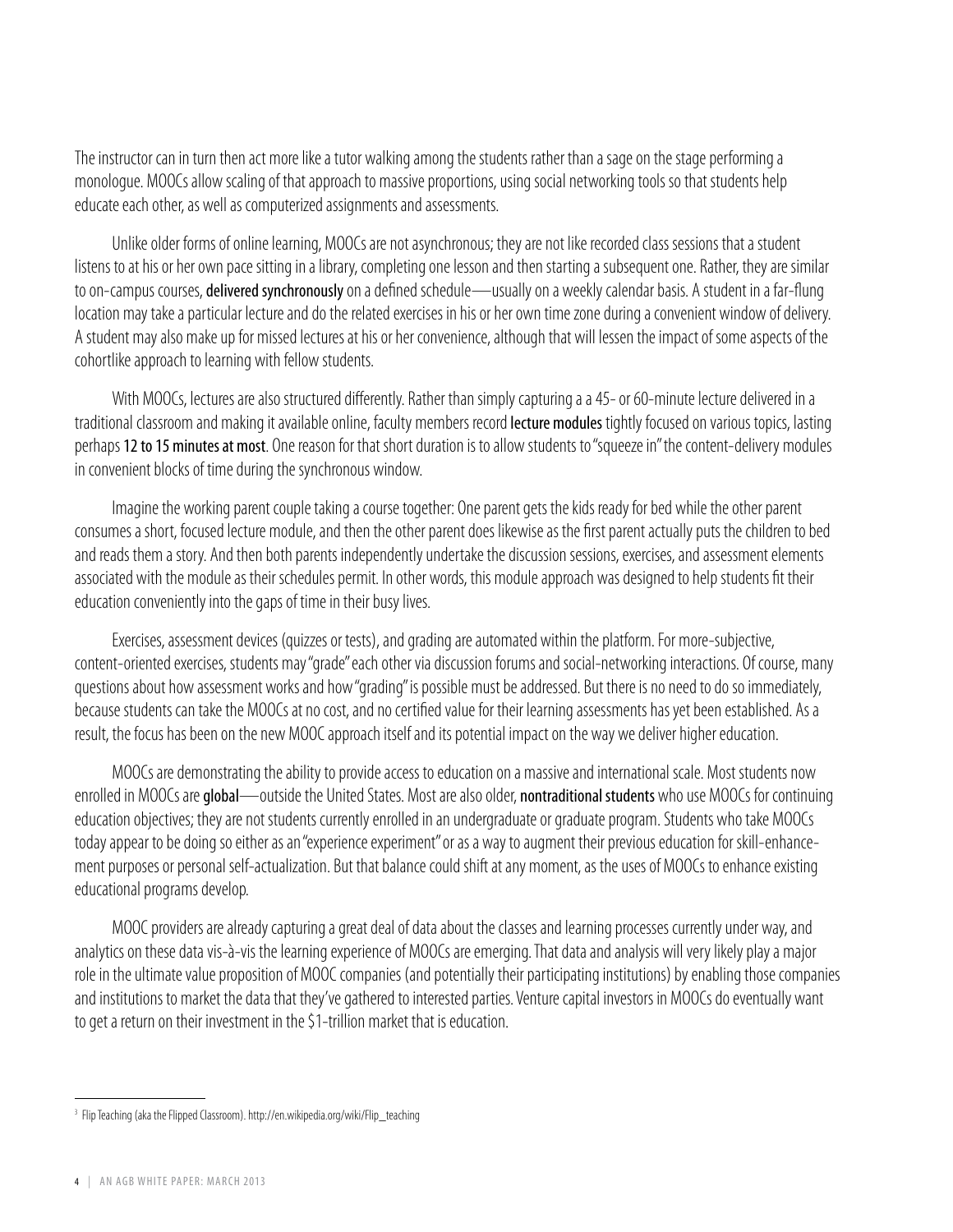### **What Remains To Be Seen**

We don't know what impact MOOCs will have on pedagogy or the learning model. Obviously, within the confines of MOOC platforms and approaches, the way that faculty members structure and deliver courses has changed. But as faculty members experiment with the flipped classroom, will these MOOC-inspired approaches also catch on in non-MOOC settings? What will be the impact of the MOOC model on students? Will the self-directed nature and "cohort coeducation" approach of a flipped classroom work well for everyone or not?

It is true that, thus far, the number of students who drop out of MOOCs is huge: If 100,000 students enroll in a course, perhaps fewer than 5,000 students complete it. That is an interesting factoid, however, because while a 5 percent success rate is appalling, moving 5,000 students through a given course in one teaching is phenomenal. What is also not clear is whether or not MOOCs might actually improve traditional graduation rates, as students are able to "load up" on courses without regard to the logistics of setting up a workable class schedule. That is another hidden—and potentially quite positive—impact.

Also, becoming viral and sticky may not be enough to sustain the multimillion-dollar investments in MOOC entities in the past two years. At some point, business models must emerge along with answers to the question: *Are MOOCs financially sustainable?* Education is a \$1-trillion market and growing, as new areas of the world seek ways to educate their populations. So funding is there, but how will MOOCs access it? And will it involve the transfer of existing revenue from current providers or the creation of new revenue? These are fundamental questions, and only time will provide answers.

Right now, no standard business model for MOOCs exists. Every passing month, however, new possibilities emerge—and will continue to emerge—for how MOOCs can make money for their providers and the institutions that employ them. Some of those possibilities include:

- Charging for certification: requiring students to pay for documentation that they actually gained knowledge and skills through the courses.
- Charging for assessment and credit: ramping up certification broadly, up to and including course credit and even degrees. In essence, the value equation to the student is to pay tuition and fees to get credit, yet avoid the associated living costs and either speed up the time it takes to graduate or extend it to align with the demands of their jobs and families.
- Data mining: selling the data about students and their performance in classes (with or without formal certification) to potential employers looking for talent. That could also include providing access to the best and brightest students around the world to institutions. Imagine finding the next Stephen Hawking in the slums of Bangalore or the remote countryside of China.
- Cross-selling/up-selling: using the platforms as a way to reach students about products related to what they're studying or to offer more advanced and certified course offerings.
- Advertising: sending targeted advertising to the users of the system in the same "old" Internet way that Google offers free Gmail, or that Facebook allows all that usage at no cost, through sponsored ads.
- Write in your idea here: Creative minds could develop many different business models for MOOCs by which everyone— MOOC providers, institutions, faculty members, students, and society in general—might benefit.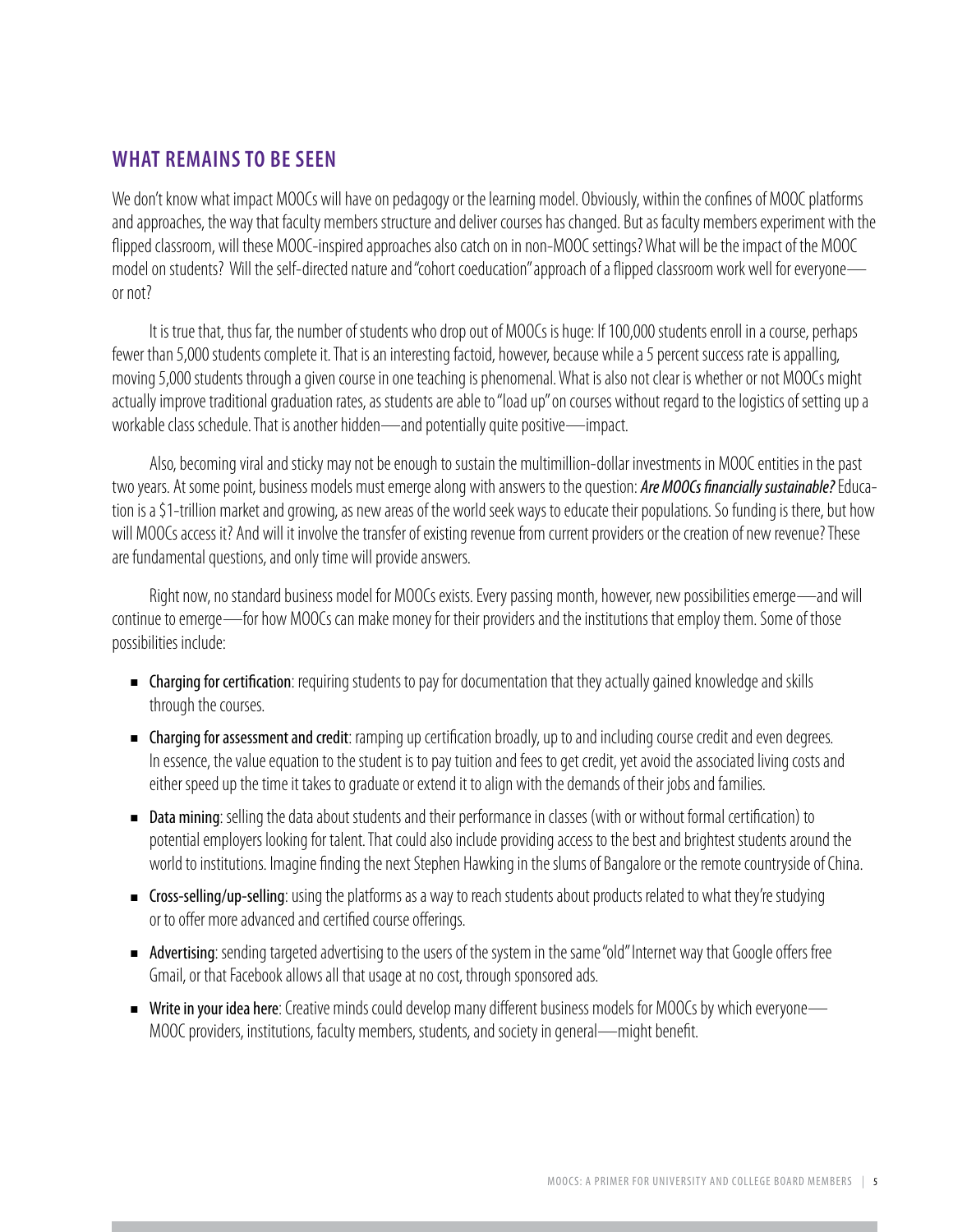# **Issues to Consider**

We are still in the early days of MOOCs. In addition to questions about the business model and pedagogical impact, other issues should be addressed:

- Intellectual Property. Who owns the course? What about scholarly works and the materials used in the course? How do the massive and open elements of MOOCs influence "fair use" claims on copyrighted materials?
- Identity and Credit. Once a student completes a MOOC, how do colleges and universities go about ensuring that he or she has really learned something and earned the credit? Perhaps institutions and MOOC entities will develop partnerships with testing centers and verification technology companies.
- Open courses, certifications, credits, and degrees. MOOCs are catalyzing exploration of alternative credentialing systems, and traditional institutions should carefully consider how MOOCs fit into their degree programs.

Some colleges and universities are asking themselves: What is our institution's capacity to deliver MOOCs? Are we positioned to undertake the effort and costs to do MOOCs right? But relatively few institutions have the resources to invest in high-quality MOOCs, even with the support of a Coursera or Udacity. Now and for the coming year, colleges and universities—and their boards—should address several other key questions:

- 1. Where do MOOCs fit into the institution's eLearning strategy? Are MOOCs a "spice" to be added to the institution's spice rack? And if so, how?
- 2. How should we determine what, if any, credit to give to students who take MOOCs? How can we assess what students learn from MOOCs, and for what courses in particular should they receive credit? The American Council on Education recently announced that it would endorse certain MOOCs for credit, although the final decision on what credits to accept rests with each degree-granting institution.
- 3. What does the presence of MOOCs in the market mean for our institution? This is a hard question, and one that may be instilling fear in some institutions. Often mentioned is the concern that students may be tempted to take courses via MOOCs and other forms of online education offered by more-prestigious institutions rather than the traditional or even online offerings of less well-known colleges and universities, and that this may eventually drive some of them out of existence. There is no easy answer to that concern. It will require direct, frank, and honest discussion at each institution. Kevin Carey provides his opinion on this in his *Washington Monthly* magazine article, and I encourage using it as a springboard for opening discussion of this disruptive and discomforting question.

# **The Key Challenges**

To reiterate the fundamental ideas that I presented at the outset of this paper: *This is not about IT. But IT definitely matters!* IT is the mechanism that is enabling the disruption, and an institution must have a fundamentally sound and strategic approach to IT. In these early days of what is shaping up to be an online revolution (including MOOCs), IT leadership is often tapped to lead institutional forays into this area. But a question looms: *Can IT get off the stage and go backstage where it belongs?*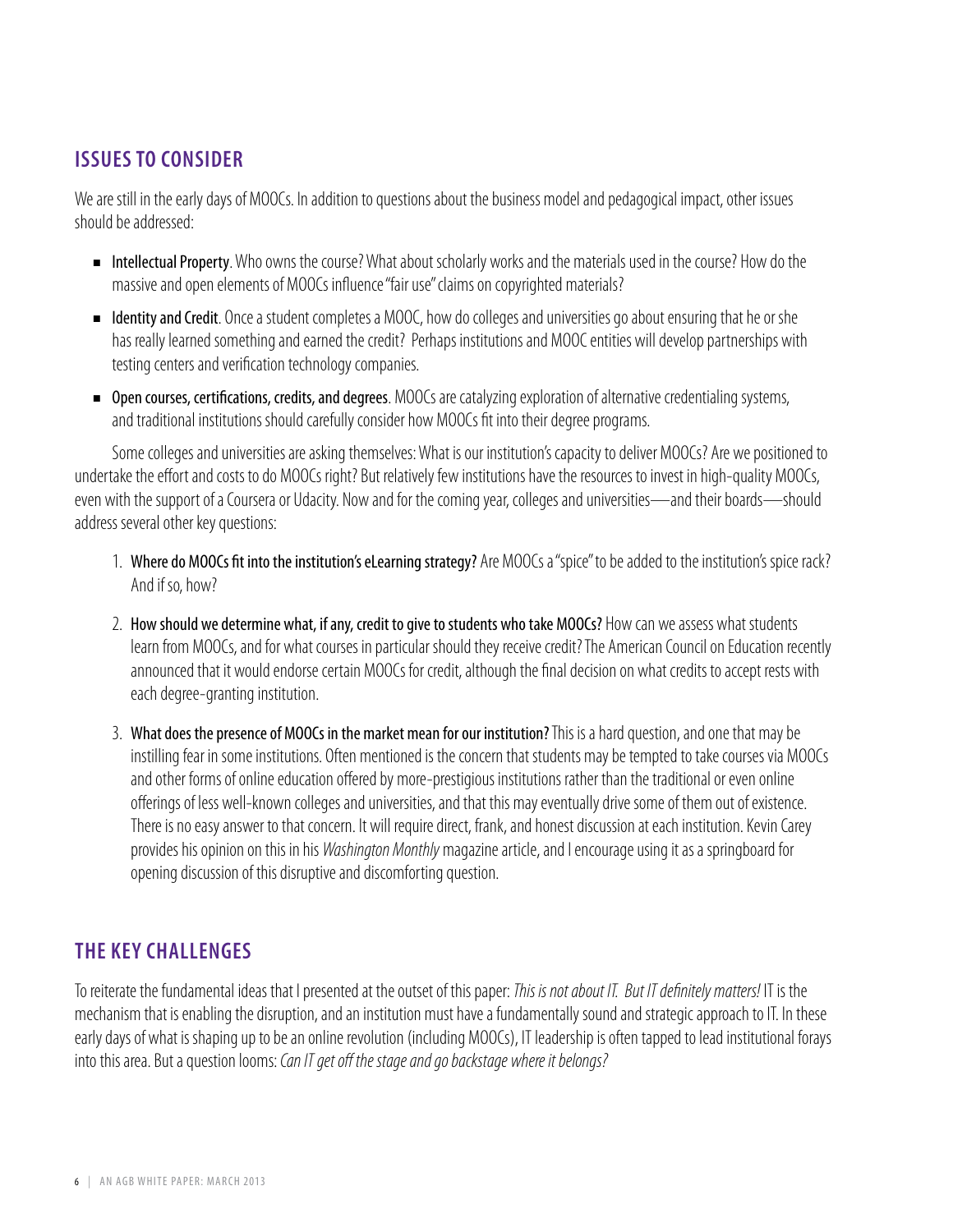This *IS* about a new approach to pedagogy. Technology, trends, and broad actions in the market are disruptively changing teaching and learning. That is beyond the control of faculty members and academic leaders. And often their tendency is to examine this as an academic experiment—to study it and wait for outcomes.

But as we've seen in disruptive events in a variety of markets, time is of the essence. Those who insist on simply watching and waiting may be passed by. Faculty members must understand that online learning is a new approach to pedagogy and embrace its possibilities. Academic administrators— chairs, deans, provosts, and presidents—must also embrace the change and encourage a constructive response.

And what about board members? They can be instrumental in helping these two groups embrace change, but not by use of a heavy hand or making matters worse by fostering a clash of cultures. Instead, board members can become actively involved in the campus discourse with faculty members and administrators by asking questions and fostering a thoughtful dialogue—one by which they diligently and openly face the challenges together.

In IT circles, the term "business process engineering" means that advances in technology allow enterprises to not just automate the status quo, but also to *actually change the process and, one hopes, improve it*. In this case, the process is teaching and learning. To date, much of what we've done with IT and technology in higher education has been simply to use it to automate the processes that surround the administration of courses. What is happening now, however, is that technology is allowing the teaching and learning processes themselves to be changed—*to be re-engineered*. That is the true challenge our institutions face today, a challenge that MOOCs are illuminating brightly.

As a CIO at a major flagship research university and vice chair of the EDUCAUSE board, I would share the following opinions and perspectives:

- It will take a significant investment in "humanware" over the rest of this decade to transform the way teaching is delivered either blended, totally online, or somewhere in between. (*See box on page 8.*) No one is going to invent a perfect device or platform that transitions faculty members overnight from the old way to a new one. Many other people—course designers, multimedia specialists—will have to provide support. Whether that effort is managed centrally by a senior administrative leader or distributed across the existing administration—and how it is facilitated—are matters of institutional culture.
- *The academy must lead the change*. Provosts, deans, chairs, and faculty members must embrace it. In most instances, IT people can play the role of collaborators, supporters, and enablers of the process of change (not to mention instigators of change), but it cannot be viewed as an "IT thing" along with all the other IT things facing nearly all campuses now.
- There will be a lot of discussion and debate about whether MOOCs and other forms of online teaching and learning actually improve learning outcomes. Whether or not they do *is strictly academic (and not IT/technical). And not necessarily relevant!*  Remember the music industry and the debate about sound quality vis-à-vis CDs versus MP3s? CDs were "higher fidelity" and judged to be superior in terms of quality. But MP3s were fairly close in quality and vastly more "flexible" in their nature. As a result, they have been adopted as the standard for most forms of music distribution and use.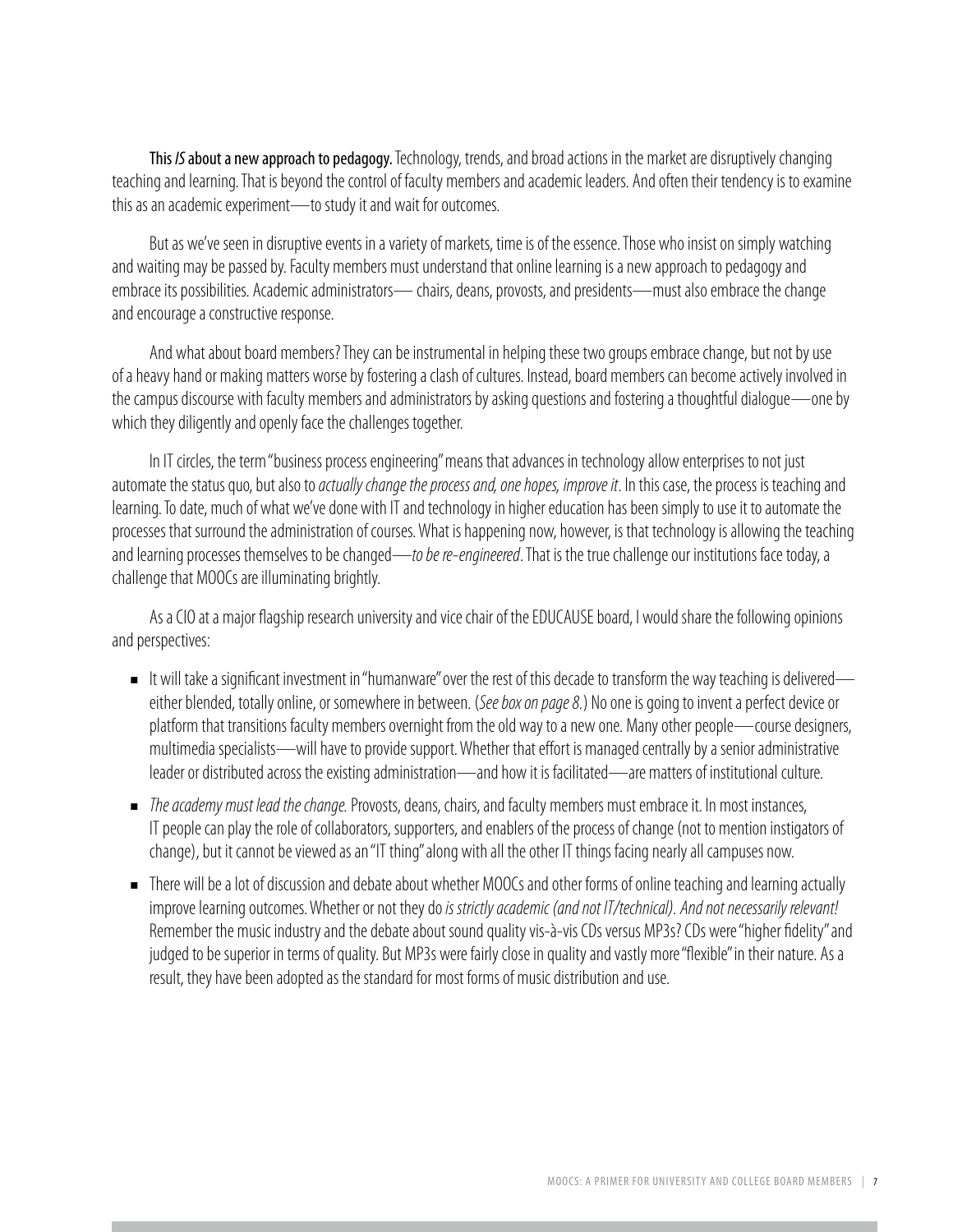#### **The Importance of Humanware**

Everyone is well aware of information technology terminology involving hardware and software, and even networkware. They have long been established in the IT revolution as elements that institutions and individuals should invest in. We all know we need to buy computers and devices (hardware), and that these electronic devices are made to work by programs called software. And with the Internet, we've come to understand that the network itself is another "ware" requiring our investment and involvement. But what often gets lost in a world where we buy hardware, software, and networkware is that none of this can really be of full use without people—humanware—to help the users of the various wares get value from them. Technology is a wonderful and wondrous thing, but without the humanware to guide and support it, we never will obtain technology's full value.

The CIOs at the Committee on Institutional Cooperation have recommended that the leaders of their member institutions consider several near-term actions:

- Engage purposefully in trials of MOOCs, adaptive learning systems, and emerging technologies to develop institutional understanding. Formulate a long-term strategy for professional development, MOOCs, courses for credit, and full degree programs.
- ■ Carefully analyze emerging business models for revenue-generating, free, and partnered courses. Incorporate costs for campus services and systems.
- Ramp up institutional capacity for online course production and increase resources to support instructional design, media development, assessment, and analytics.
- Develop IT system readiness to integrate with a range of educational software that may need to link to campus information systems in ways that are legal, secure, and compliant with campus policies.

### **Issues for Boards**

If we accept that this time is different, then colleges and universities must take action now. Boards can play key roles in how their institutions deal with the challenge of online education and MOOCs. But boards must realize that the presidents, administrators, and faculty members of their institution are at a point of significant tension and should consider how to aid them rather than simply challenge them to act.

Faculty members' opinions run the spectrum as to the proper approach to online education, but many are anxious about the advances in it and the use of technology to improve blended learning environments. They worry about the level and speed of change required and how they, as individuals, will transition from their existing approach to pedagogy to a brave new world. And some faculty members are skeptical about the motivations of institutional leaders, including board members, for pursuing online learning.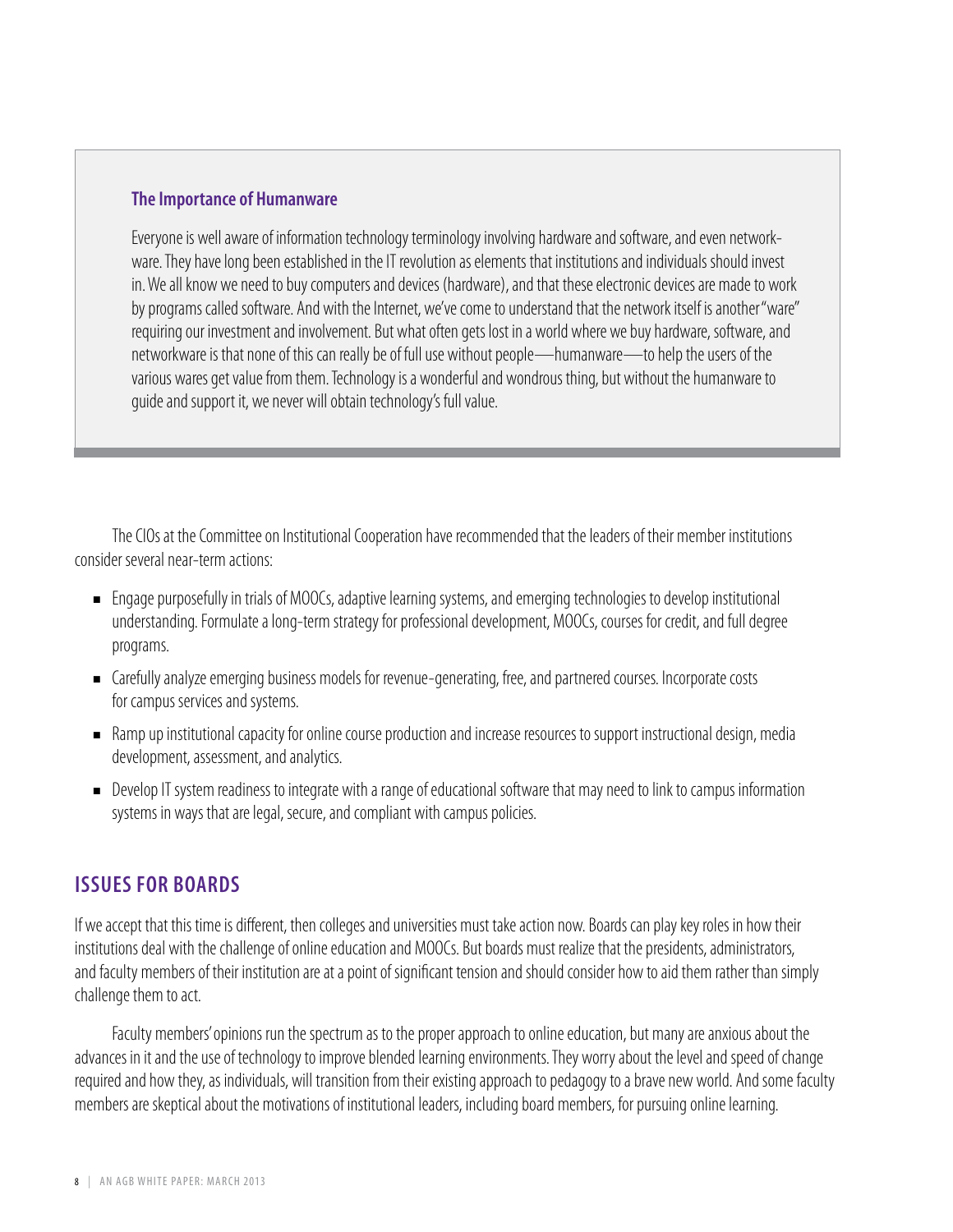Further, no magic technological wand can be waved that will make all this change easy and quick. *This process will be resource-intensive—not only in terms of investments in IT infrastructure (hardware and software), but also in people who must help guide the transition*. A recent view expressed by one of the leaders of the MOOC movement was that moving a given course into the MOOC format requires a full-time course designer to support the faculty member. Efficiencies will certainly be found, but going forward, colleges will need to rebuild academic support resources that may have been reduced during the past five years of budget retrenchment. There will be a direct, proportional relationship between the investment in human capital resources and the quantity and speed of change at an institution.

It is naive to believe this can all be done quickly, cheaply, and without impact to existing environments and funding models at traditional colleges and universities. If an institution is considering getting into this market using existing resources, it should carefully examine the investments that competitors in the MOOC realm are making: millions of dollars and thousands of hours of collective humanware. Boards must grasp that fact and then help their institutions' leaders also understand it.

Indeed, boards should engage now with their presidents and other senior administrators. These engagements should be significant and supportive, and done with an understanding of the between-a-rock-and-a-hard-place position into which this revolution has placed institutional leaders, especially faculty members. Boards are certainly focused on institutional brand and prestige, revenue and market protection and enhancement, and cost containment and reduction. However, if these are viewed as the business reasons for adapting IT-enabled changes to the process of teaching and learning, resistance will be significant and trust will be slow in coming between the faculty and the board—with the presidents and administrators stuck in the middle. Boards should openly acknowledge and grapple with the cultural issues within their institutions and work actively and supportively with faculty members and administrators to address the challenges presented by this disruptive change.

The Committee on Institutional Cooperation CIOs have posed a number of questions for discussion on campuses. Boards should look to this list of questions and help their institutions have the critical and important discussions needed to advance change:

- What kinds of online experiences are needed as substitutes for current models, and/or as complements for current models?
- How—and why—does scale matter? Should there be a focus on massive courses versus smaller ones? Whole programs versus a course-level focus? For-credit and fee courses versus noncredit and free courses?
- What is lacking at the institution to achieve online objectives? What must be put into place strategically, tactically, and operationally to advance success?
- What kinds of partners are needed, and why?
- What is the degree of urgency? Are there issues that should be addressed sooner as opposed to later?
- Should a central leader coordinate online initiatives—such as a vice provost or special assistant to the president?
- What are the ramifications of a more central approach to IT infrastructure and services? Is it time to centralize more-pedestrian IT support and infrastructure elements so that staff members can focus on the advanced need to support faculty in redesign or re-engineering of pedagogy?

Boards should inquire about the actions that their institutional leaders are taking or plan to take concerning online learning in 2013. They should encourage those leaders to thoughtfully engage in national developments and gain experience firsthand in the advances occurring now in higher education. Finally, boards should continue to monitor this fast-changing situation as it develops and invest time in becoming conversant in the complex issues and challenges that must be addressed.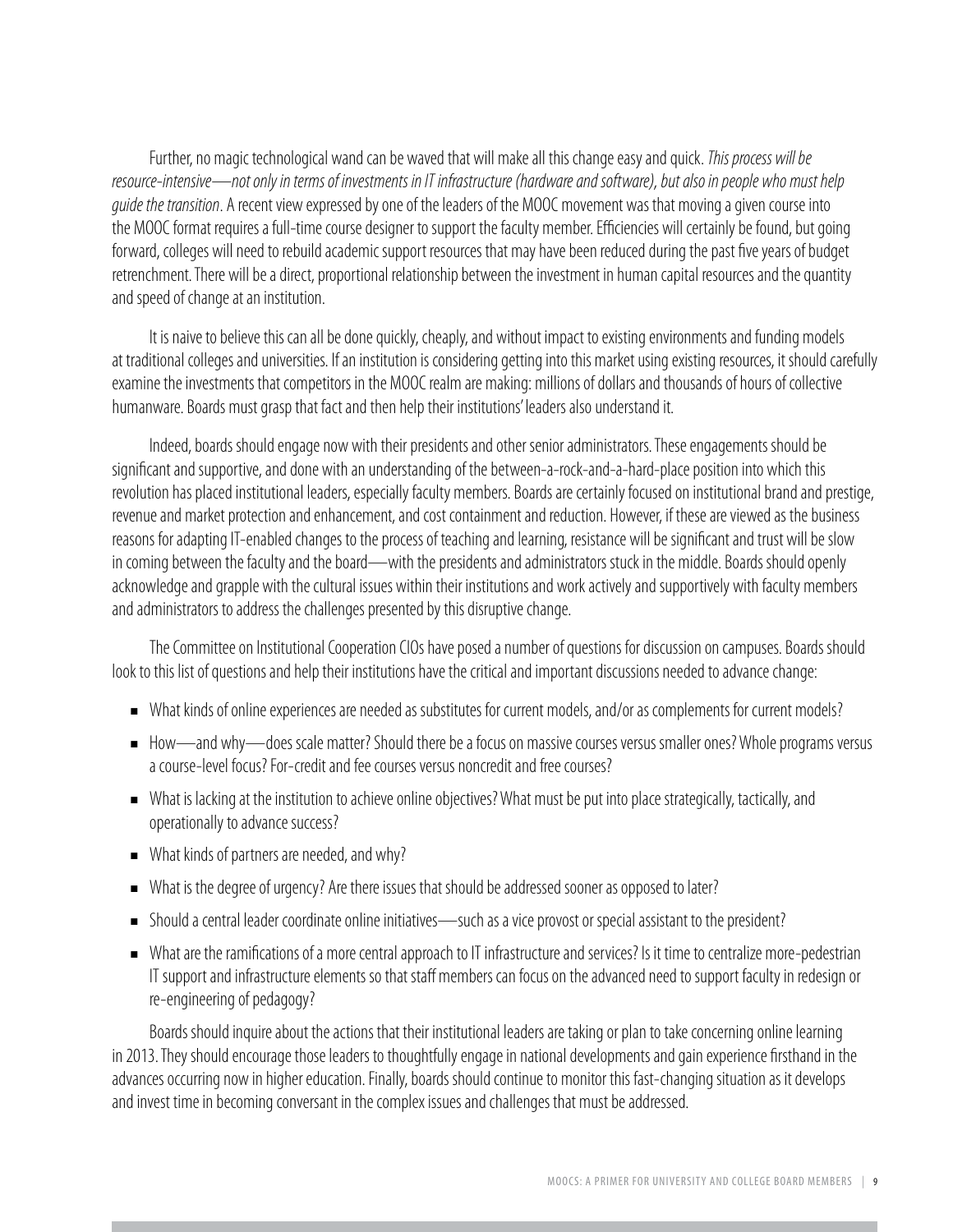F

# **Appendices**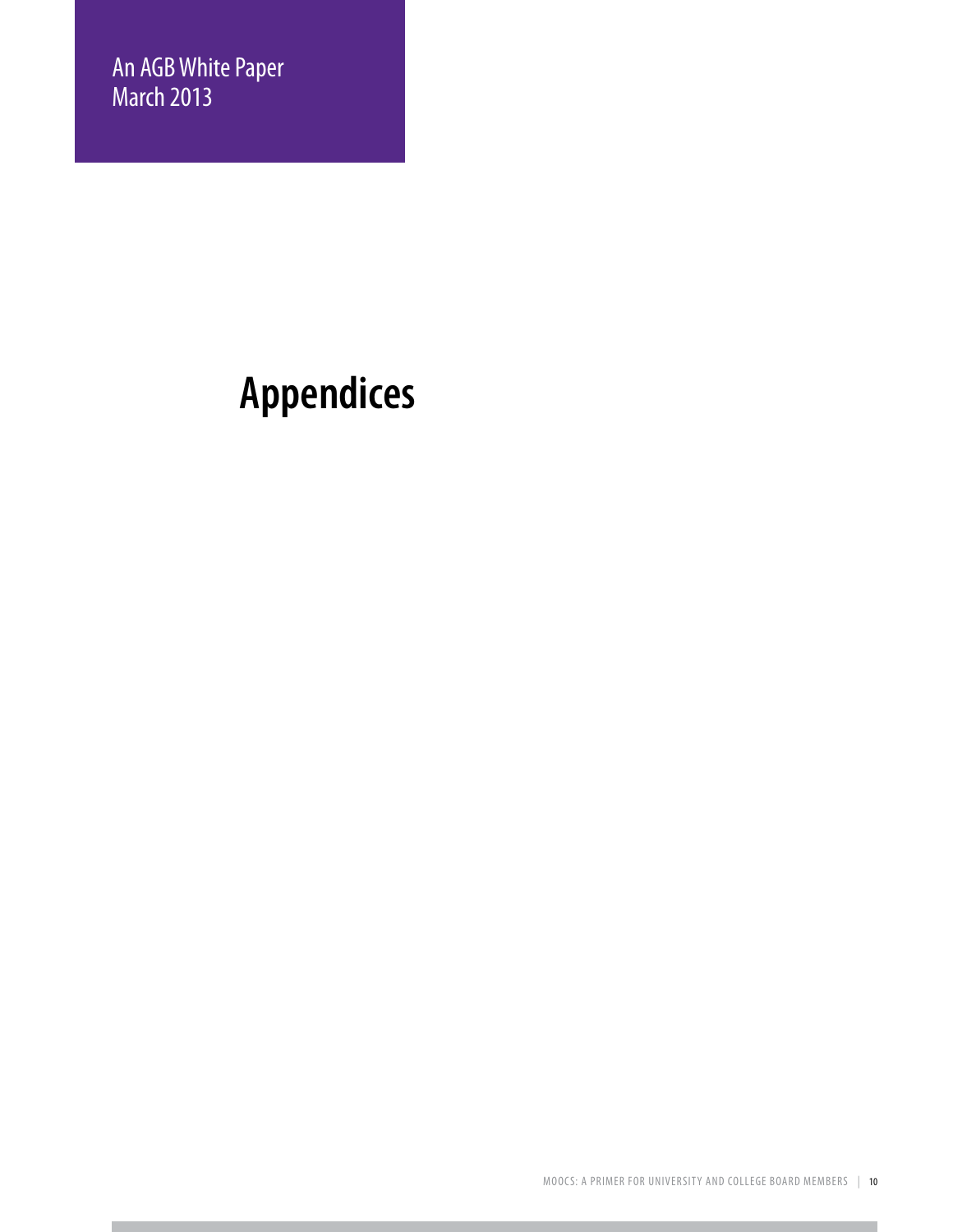# **Appendix I: The Online Learning Landscape**

Before focusing on MOOCs, boards should have a good understanding of the broader universe of online education today. For example, traditional online institutions have, for many years, offered various forms of IT-enabled online education classes and degree programs. These include:

- Western Governors University (www.wgu.edu): Online, non-profit, competency-based university offering more than 50 bachelor's, master's, and post-baccalaureate degree programs in the key workforce areas of business, information technology, K–12 teacher education (including initial teacher licensure), and health professions, including nursing. Enrolls more than 33,000 students nationwide.
- University of Phoenix *(www.phoenix.edu)*: Online and on-campus, for-profit university with more than 200 locations offering associate, bachelor's, master's, and doctoral degrees to more than 300,000 students.
- University of Maryland University College *(www.umuc.edu)*: One of 11 accredited, degree-granting institutions in the University System of Maryland and with locations in the Washington, D.C., area as well as Europe and Asia. Offers more than 100 graduate and undergraduate degree programs online to more than 90,000 students.

In addition, online learning providers—colloquially referred to as "universities in a box"—essentially act as outsourcing entities, allowing institutions to quickly offer complete online courses and degree programs without having to invest in institutional infrastructure. Under the banner of the institution, these providers typically offer a complete line of services, including marketing and student recruitment, student admission, enrollment, faculty course design and support services, and course hosting and Internet services. In many cases, they also offer 24/7 support. Examples of these providers today include: EmbanetCompass *(www.embanetcompass.com)* and 2Tor *(www.2u.com)*, which built its initial offerings by selecting exclusive partners by program (for example, only one MBA program/institution, etc.).

This "full service" model allows an institution to provide online programs without any impact on the existing campus IT infrastructure, course design, or faculty and student support resources. However, this model comes at a cost: To obtain a return on their infrastructure and support investments, the companies take upward of 75 percent of the revenue and usually require long-term (five-year) provision agreements. While that percentage may seem steep, the students who are enrolled in those programs tend to be completely outside the recruiting pool for traditional on-campus enrollment—in other words, they wouldn't have attended anyway. Thus, such financial arrangements can often provide purely marginal income with little up-front investment or ongoing cost to the institution.

In addition to these online ventures, adaptive learning platforms/providers offer focused education programs and skills-development courses. The most widely known are Knewton *(www.knewton.com)* and Khan Academy *(www.khanacademy.org)*.

### **MOOCs News Resources**

*The Chronicle of Higher Education* offers regular news and updates about MOOCs at "What You Need to Know About MOOCs" at *http://chronicle.com/article/What-You-Need-to-Know-About/133475*

Also, see its blog, "The Wired Campus: The Latest News on Tech and Education" at *http://chronicle.com/blogs/wiredcampus*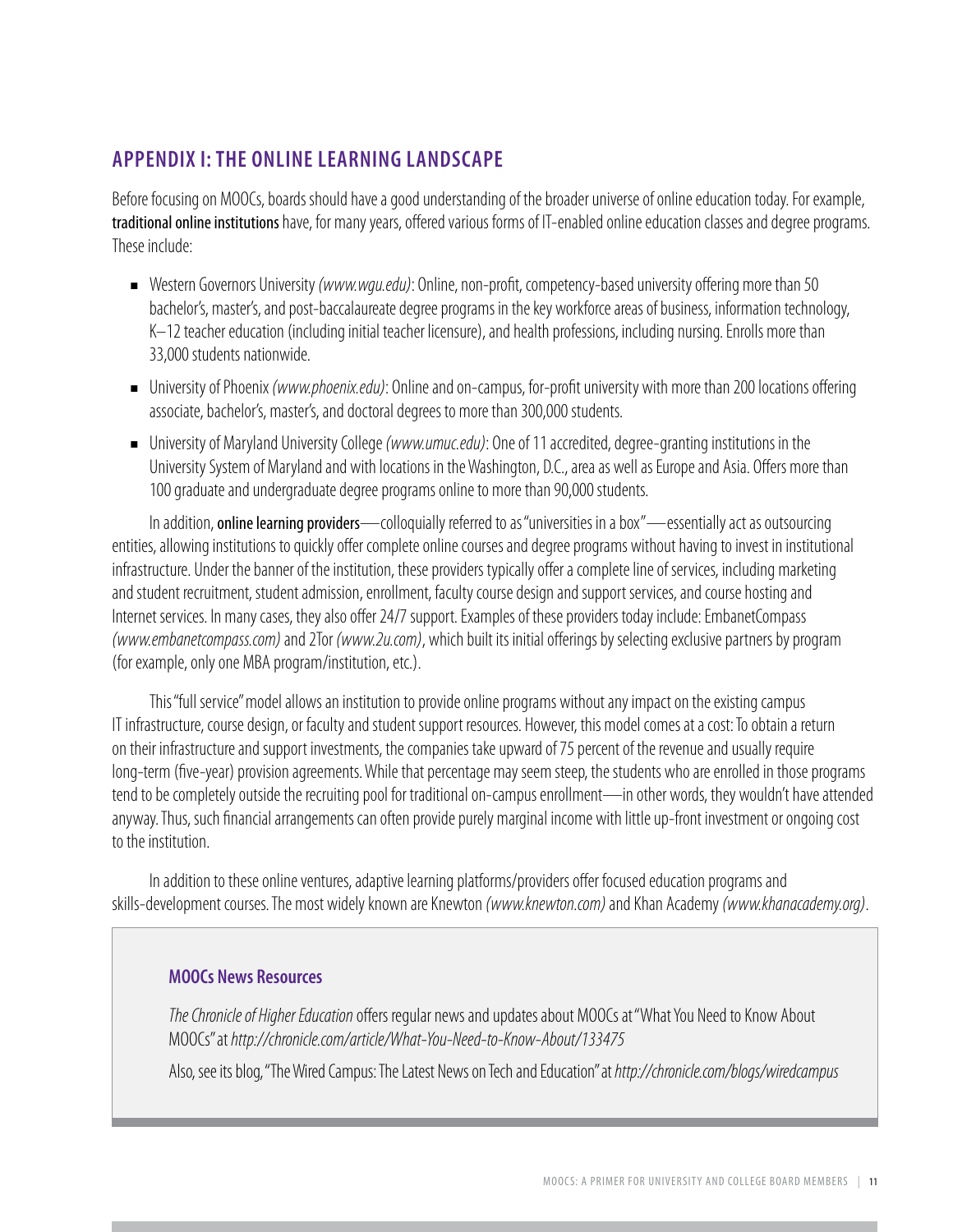# **Appendix II: Key Online Terms and Concepts**

Boards should also understand some of the pedagogical terms and systems used in online education today. For example, blended learning is a term that essentially means augmenting traditional classroom education with various forms of online learning. Elements of the "spices" described earlier might be offered as part of the delivery of traditional courses, allowing students access to materials, elements, or exercises presented outside of the classroom and traditional recitation sessions. Blended learning is increasingly popular with both faculty members and students because it uses technology to give students additional content and allows them to work in a medium (online) that they are increasingly more comfortable with—and often prefer. It also lets faculty members, when working face-to-face with students, focus less on content delivery and more on content analysis and discussion, as well as on assessing what students have actually learned.

Learning-management systems (LMS), originally developed in the 1990s as a part of early efforts to advance online education, provide the IT structure and platform upon which faculty members can build their pedagogy. Professors and students discovered that these tools—which automate the process of course delivery and content presentation using IT—were quite valuable in improving traditional classroom pedagogy. Many colleges and universities developed their own in-house learning-management systems during that decade, and some spun off those systems into commercial offerings—such as Blackboard (from Cornell University) and Angel (from Indiana University). Today, the main commercial providers include Blackboard and Desire2Learn; many other companies were either bought out by Blackboard or went out of business.

In the past decade, as costs for LMS have skyrocketed and competition has been eliminated, this market has seen the rise of open-source and community-source platforms, such as Moodle and Sakai, to compete with the commercial systems. The new platforms have become increasingly popular among institutions of all types and sizes.

A recent entry into the LMS market, Instructure's Canvas product, is available to institutions as an open-source product, as well as in a "cloud" version. In this "hybrid" model, institutions can elect to take the code freely (though it is not clear how well it is supported by other users in the community) and host it on their own campus IT infrastructure (servers), or they can use a version offered by Instructure (for a fee based upon the size of the institution) and delivered to their campus users via the Internet. Colleges and universities that have adopted either the open/community-source tools and the Instructure cloud approach have significantly reduced the costs of providing LMS, allowing them to invest such savings—if they are wise enough to do so—in other forms (spices!) of online learning.

*Note: Some of these LMS providers are moving into the MOOCs market, suggesting that their platforms can host MOOCs. This remains to be seen in practice, especially for the commercial providers, due to licensing requirements that may significantly increase the costs of some LMS options.*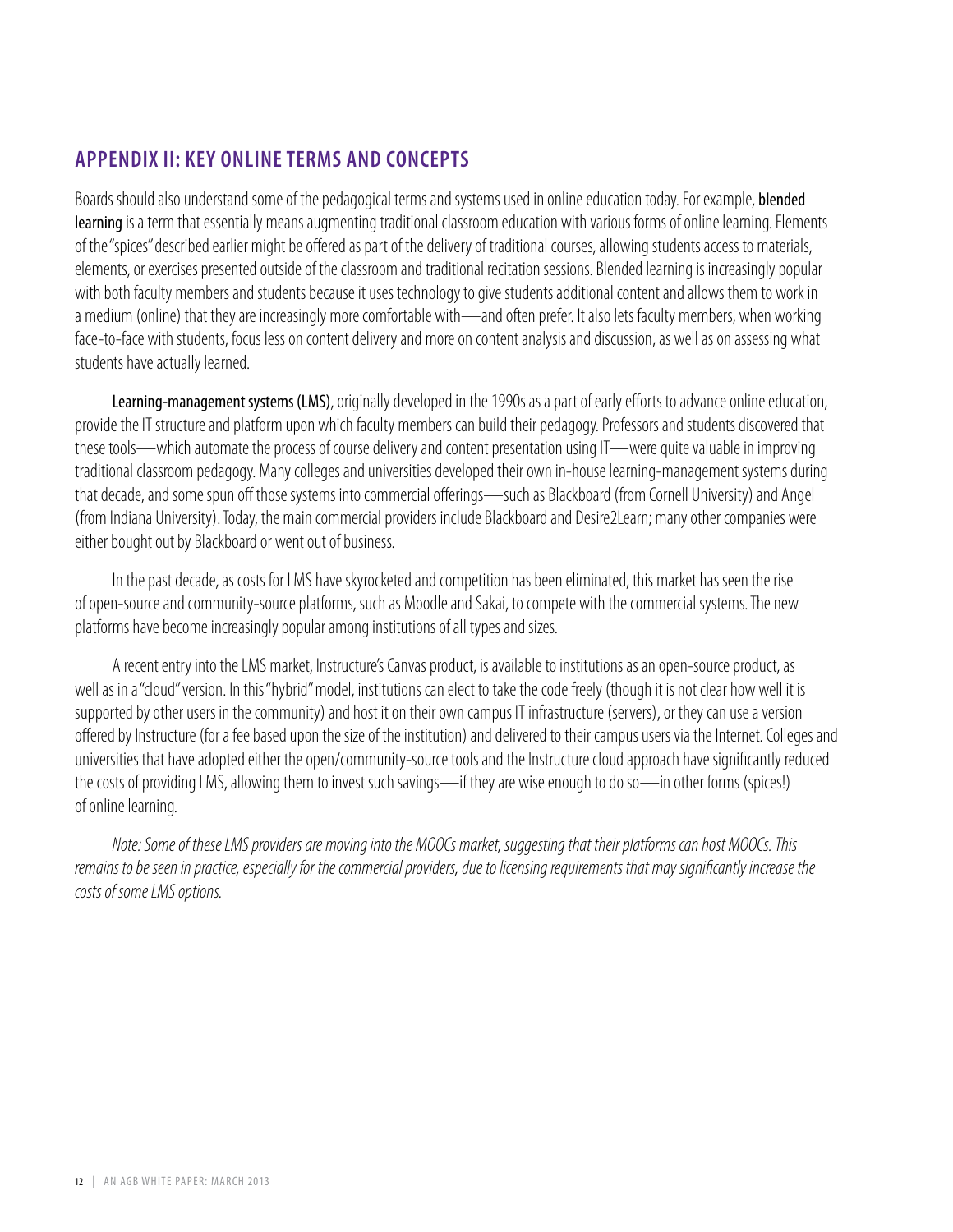F

# **Additional Articles**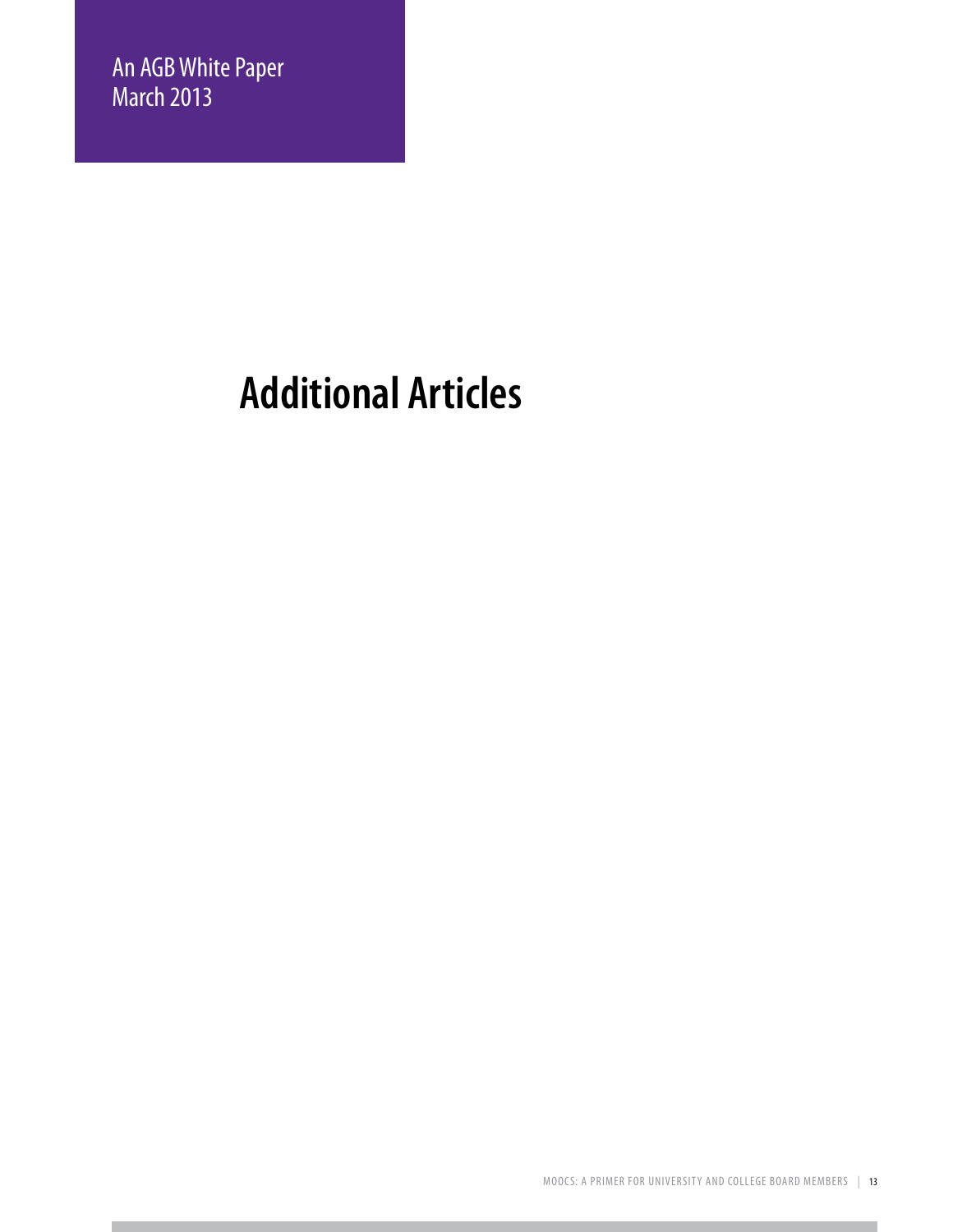# **What Campus Leaders Need to Know About MOOCs**

#### **An EDUCAUSE Executive Briefing**

- **»** MOOCs (massive open online courses) are courses delivered over the web to potentially thousands of students at a time.
- **»** While MOOCs have captured the interest of many, the business models and return on investment are still evolving.
- **»** Currently most MOOCs rely on traditional lecture approaches; students must selforganize study groups or discussion.
- **»** Institutions may experiment with MOOCs as a brand extension; others must determine how MOOCs fit their instructional portfolio.
- **»** MOOCs may catalyze new approaches to credentialing.

Massive open online courses—MOOCs—<br>are online courses that are free and<br>open to anyone, with essentially<br>unlimited enrollment are online courses that are free and open to anyone, with essentially unlimited enrollment.

#### **How MOOCs Work**

MOOCs are online courses where lectures are typically "canned," quizzes and testing are automated, and student participation is voluntary. They attain large scale by reducing instructor contact with individual students; students often rely on self-organized study and discussion groups. An alternative model allows students to vote on which questions should rise to the professor's attention (e.g., Coursera). edX encourages students to rely on each other, awarding "Karma points" to students who correctly answer other students' questions. As points accrue, students' roles can expand, e.g., to a teaching assistant.

Initial MOOCs have often been from disciplines that lend themselves to quantitative assessment, such as engineering, computer science, and math. However, MOOCs are becoming applicable to all fields as the platforms enable assessment methods such as peer review. MOOCs generate massive quantities of data about learner behavior, which can be used to understand cognitive growth and how to improve instruction. Some platforms may evolve from course-delivery systems toward adaptive learning platforms systems that personalize the experience based on the learner's performance.

MOOCs embody a convergence of technology and culture that is creating new energy around

#### **The New Players**

#### *MOOC Platforms*

Coursera: A Stanford spinoff focusing on elite institutions and faculty. Major university partners include University of Virginia, Duke University, University of Pennsylvania, and University of Illinois.

edX: The Harvard, MIT, and Berkeley collaboration to offer the best of all three institutions free online.

Udacity: Disseminates select MOOCs in partnership with individual professors. Founded by ex-Stanford professor Sebastian Thrun after his MOOC went viral.

Udemy: Allows anyone to create and offer a course, whether free or for a fee.

#### *Adaptive Learning Platforms*

While not MOOCs, Knewton and Khan Academy offer massively online material. As students work, these platforms track and correlate data generated—from time of day to clicks and response patterns—to personalize instruction. Ultimately all platforms may use data to adapt instruction to the learner.

e-learning. On the technology side, the tools enabling web-based instruction are more effective and reach greater scale than ever before. E-learning technologies that are widely used in MOOCs include: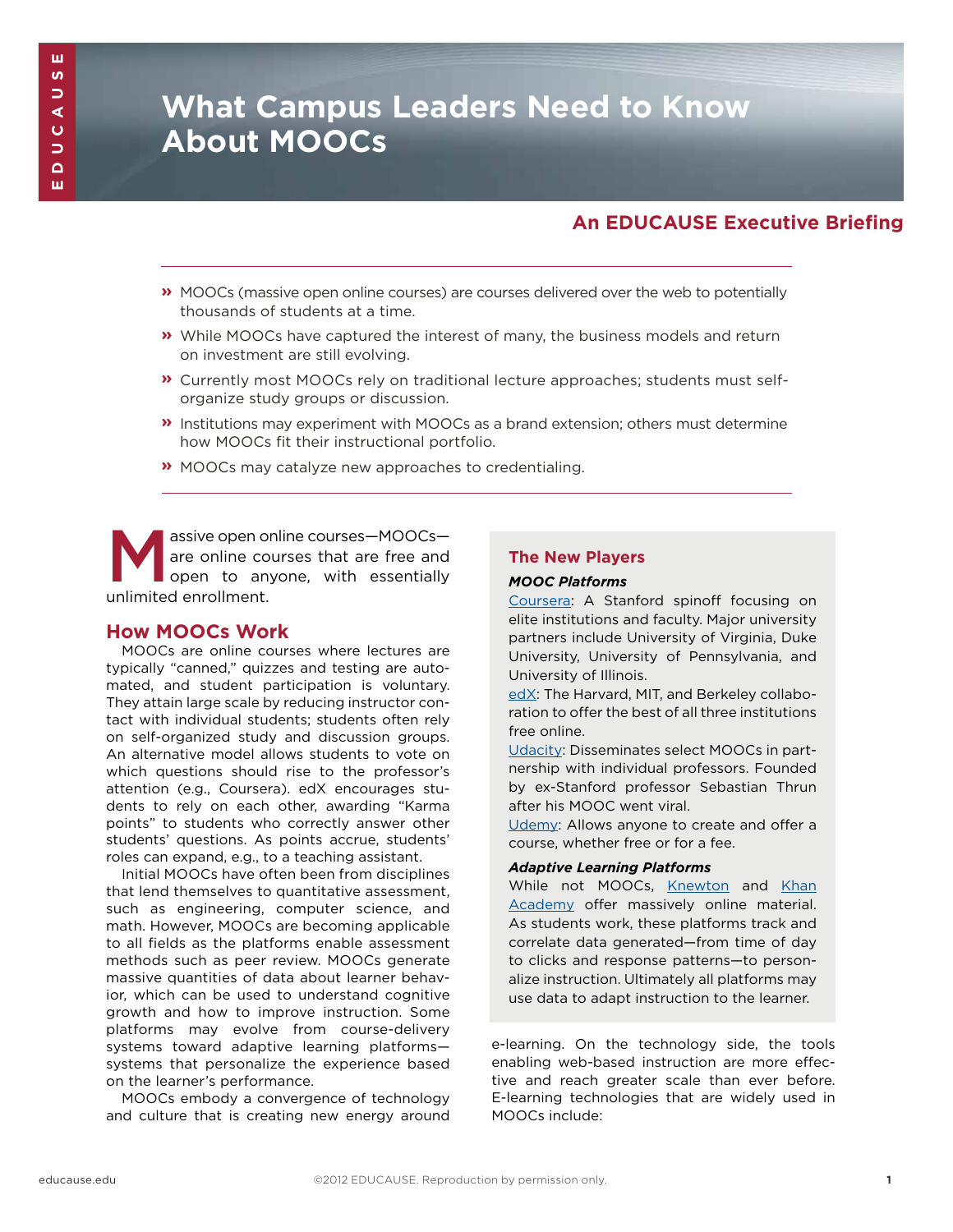- High-quality indexed video
- Data capture and analytics
- Delivery platforms that combine the qualities of social networking sites like Facebook with the content delivery, discussion, and grading functions of the traditional learning management system

From a cultural perspective, communication, collaboration, and knowledge discovery via the web have become commonplace. Sites like TED, Khan Academy, iTunesU, and YouTube, which house rich collections of instructional material, have paved the way for MOOCs.

#### **The Current Value Proposition**

#### **Education Access**

MOOCs provide access to education on a massive, international scale. Currently, most students who enroll in MOOCs are internationals and/or professionals rather than enrolled college students. This balance may shift as institutions develop models for integrating MOOCs into students' educational pathways. MOOCs provide instruction, but they also highlight the institution by featuring renowned professors. MOOCs can be used as primary or supplementary course material for instructors who wish to weave them into their curricula.

#### **Experimentation**

MOOCs represent an experiment in education that attracts talented instructors, technologists, and entrepreneurs. Many institutions are experimenting with MOOCs to inform instruction for large undergraduate courses. Commercial MOOC partners host sophisticated application platforms that mine click-stream data, which can be used to refine adaptive systems and tutoring algorithms that enhance learning effectiveness.

#### **Brand Extension**

MOOCs can extend the institution's reach and reputation internationally. Particularly among elite research institutions, MOOCs have become a way of enhancing the institution's brand and signaling innovation. Successful professors can gain a global following, building their own reputation—as well as the institution's—and creating new opportunities for collaboration.

#### **What Remains to Be Seen**

#### **Business Model**

There is no standard business model for how MOOCs will generate revenue. Venture capital and philanthropy have funded platform providers such as Coursera and edX. Currently, institutions and MOOC platform providers each bear their own costs and split any future revenue. Revenue opportunities include:

- **Data mining:** Sell student information to potential employers or advertisers.
- **Cross- or up-sell:** Course materials (e.g., videos) are freely available, but ancillary services like assignment grading, access to the social networks, and discussions are fee-based.
- **Advertising model:** Courses have named sponsors.
- **Tuition model:** Students pay the originating institution for course credit.
- **Spin off/licensing model:** Sell the course, parts of the course, or customized versions of the course to institutions or businesses for their internal use; license institutional use of the MOOC platform itself.

#### **Who Is Offering MOOCs?**

Primarily offered by high-prestige namebrand universities, MOOCs are often taught by high-profile faculty on popular and diverse topics. The list of American institutions offering MOOCs is growing exponentially. New institutions jump into MOOCs seemingly every week. To date, 22 of the institutions listed in *US News*' top-25 best-colleges rankings for 2013 offer MOOCs or similar free offerings, including Harvard, Princeton, Yale, Columbia, MIT, Stanford, Duke, University of Pennsylvania, Cal Tech, Dartmouth, Northwestern, John Hopkins, Brown, Rice, Notre Dame, Vanderbilt, Emory, UC Berkeley, Carnegie Mellon, UCLA, and University of Virginia. Prestigious schools in Canada, Europe, Asia, the Middle East, and Australia also are offering or planning to offer MOOCs.

#### **Pedagogy**

Today's MOOC presents largely traditional instruction: lecture segments (often video), readings, and quizzes. The MOOC instructional paradigm works best for self-directed learners. Typically, only a fraction of enrolled students complete the course, and an even smaller subset (e.g., 5 percent) pass. However, options are likely to expand as MOOC pedagogy and technology matures.

#### **Issues to Consider**

#### **Intellectual Property**

Copyright clearance can be costly. Institutions are currently responsible for clearing copyright and for copyright violations when they partner with commercial MOOC providers. Copyright management of course materials can pose a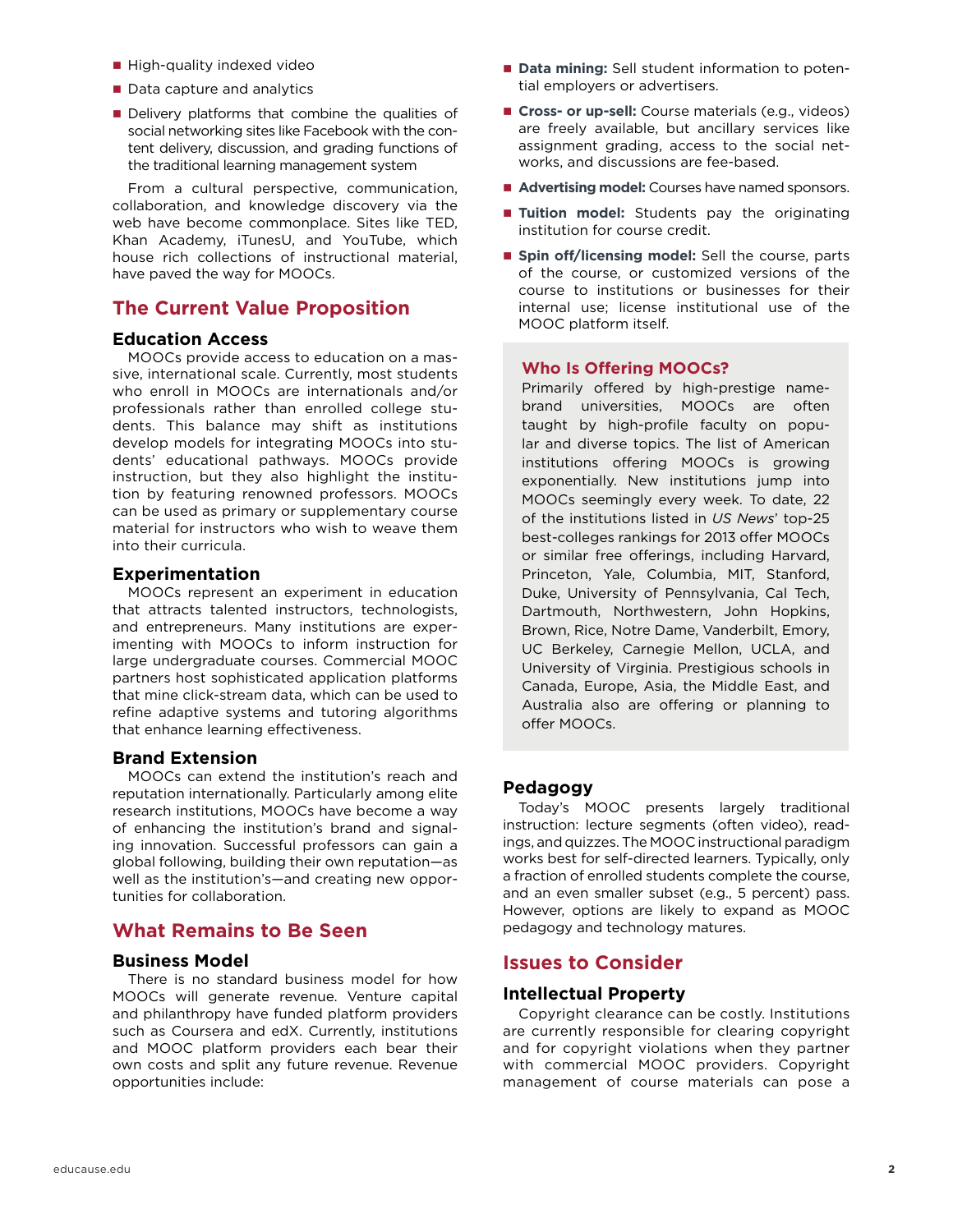challenge. For example, educational fair-use claims are unlikely to hold when courses are open, and few can afford to license content when students number in the hundreds of thousands. Also, traditional institutional practices toward scholarly works might not apply because MOOCs may represent a significant university co-investment, potentially involving a substantial, ongoing infrastructure contribution.

**Terms and Conditions.** The "terms and conditions" of commercial MOOC companies require close scrutiny. Some commercial MOOC platforms have highly proprietary terms and conditions that claim ownership of course content and prohibit sharing or remixing of material. Not all MOOCs should be assumed to be "open."

#### **Identity and Credit**

If credit is to be offered for a course, the identity of the student becomes important. While enrollment can be open, the student cannot be anonymous. The use of testing centers or other proctoring arrangements is one answer. Technology solutions that model the "fingerprint" of an individual's online behavior or monitor the student and surrounding environment are another.

#### **Open Courses, Credits, and Degrees**

As new models for access, learning, and certification become more common, institutions will face decisions about course credits and degrees. Students already have access to courses from many providers, but not all are accepted for credit or count towards a degree. MOOCs are catalyzing exploration of alternative credentialing systems, including certifying prior knowledge. How MOOCs fit in an institution's degree program is still being determined.

#### **Three Questions Leaders Should Ask**

#### **Why jump on the MOOC bandwagon?**

Possibilities include: for outreach and experimentation, to extend the brand, and to gain institutional experience with emerging forms of instruction. Ultimately MOOCs may become a source of revenue to drive down costs while opening access to learning.

#### **Credit for MOOCs**

Most MOOCs are offered as noncredit courses. While some American universities award "badges" or certificates of completion, to date only Colorado State University's Global Campus has agreed to provide students full transfer credit toward a CSU bachelor's degree for an introductory computer science MOOC. They must earn a "certificate of accomplishment" from Udacity, the company supporting the course, showing that they passed, and then pay \$89 to take a proctored examination also offered by Udacity through a secure, physical testing center.

#### **What is our institutional capacity to deliver a MOOC?**

MOOCs require investment. Whether the MOOC is self-hosted or offered through a commercial platform, integrated course support is required. Support requirements include:

- $\blacksquare$  Technical (e.g., videography, editing, graphic design)
- Instructional (e.g., instructional design, teaching assistant support)
- Library (e.g., resource discovery, copyright clearance)

Institutions intending to self-host MOOCs will need a sophisticated, highly scalable LMS-like platform, the ability to effectively market the courses, and the capacity to offer technical system support remotely and at scale.

#### **Where do MOOCs fit into our institution's e-learning strategy?**

MOOCs should fit in the overall portfolio of course offerings. Do they complement or substitute for current course models? And if MOOCs are not an option, will faculty with stature, confidence, and teaching experience go outside the institution to offer a MOOC?

EDUCAUSE is a nonprofit membership association created to support those who lead, manage, and use information technology to benefit higher education. A comprehensive range of resources and activities are available to all EDUCAUSE members. For more information about EDUCAUSE, including membership, please contact us at info@educause.edu or visit educause.edu.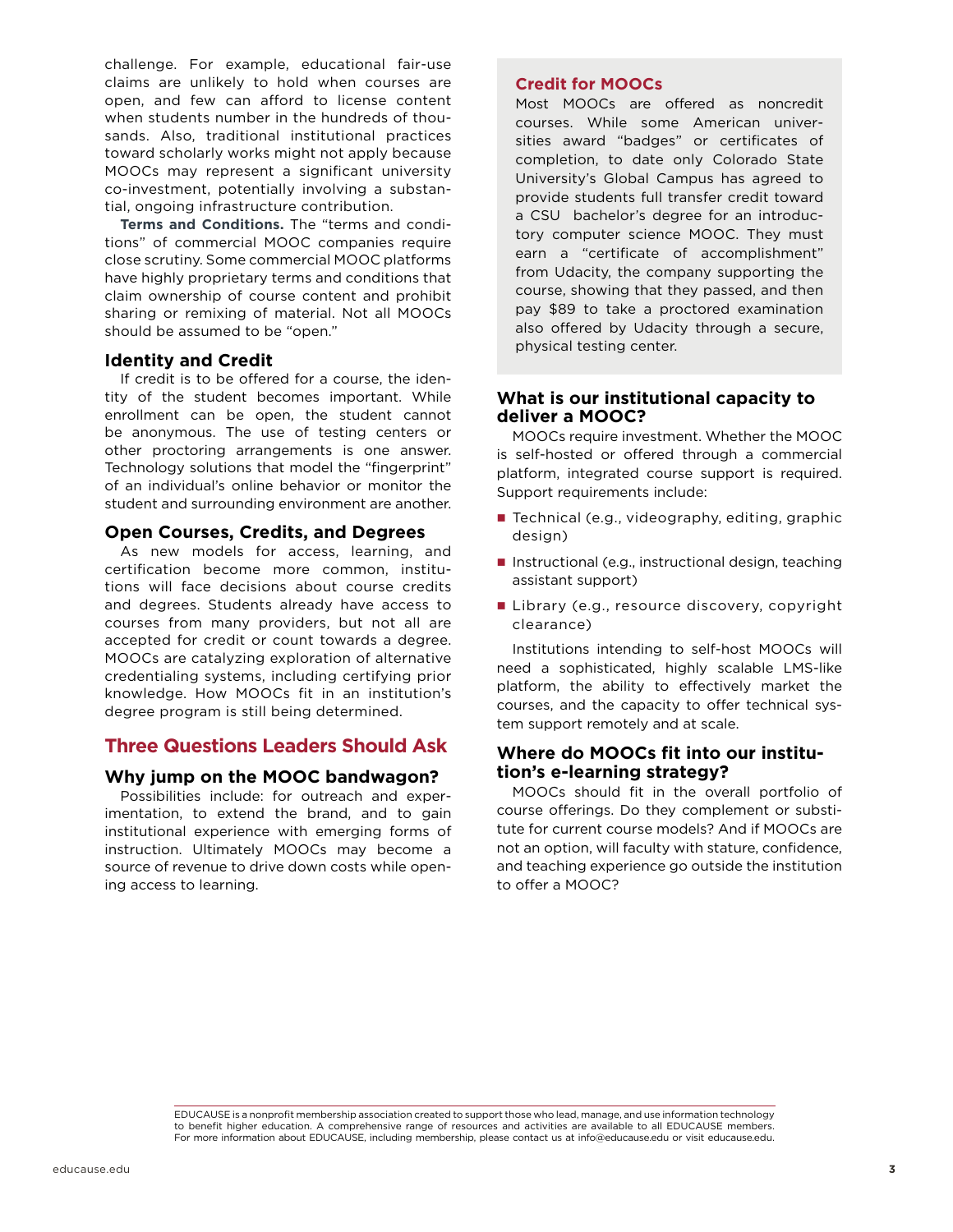# **Is This Time Different?**

Questions for MOOCs and Online Learning Beyond 2012

Committee on Institutional Cooperation **Chief Information Officers** 

August 2012

### **Foreword**

Each decade has proffered a new IT-enabled alternative to traditional, residential education, yet universities have continued to thrive. Early in the last decade, several university-backed online ventures fizzled while more recently some universities and for-profit institutions (e.g., Apollo group) have established successful online degree programs. Most recently, news of Massive Open Online Courses (MOOCs), venture-backed startups like The Khan Academy, Coursera, Udacity or institutional consortia like edX have renewed the question of IT-enabled alternatives to residential education.

Is this time different? Does the confluence of improving technologies in HD video, adaptive tutors, and fast connections; economic pressures regarding student debt and tuition; and social readiness to embrace distributed education with different relationships between students and instructors signal a substantial change for higher education?

The CIC CIOs believe this time will be different in its effect on residential universities relative to previous experiences, but the more enduring effects may not be the focus of the 2012 press. The CIOs offer our (1) near-term actions for campuses, (2) discussion questions for campus leaders, (3) additional context for recent developments in IT-enabled education, and (4) State of the Union - Higher Education: Competitive Challenges to the Traditional Higher Education Model, a compelling analysis by the Education Advisory Board.<sup>1</sup>

### 1) Near-Term Actions

- 1. Engage purposefully in near-term trials of MOOCs, adaptive learning systems, and emerging technologies to develop institutional understanding while also formulating a longer-term strategy for engaging online learning for badges, professional development, MOOCs, creditbearing courses, and degree programs.
- 2. Carefully model and analyze emerging business models for revenue-generating, free, and partnered courses that also incorporate costs for campus services and systems.
- 3. Ramp up institutional capacities for online course production to support instructional design, media development, assessment, and analytics.
- 4. Develop IT system readiness to integrate with a range of educational software that may need to link to campus system information for rosters, identity, services in a legal, secure and policycompliant way.

Shared with CIC Provosts by special permission of Education Advisory Board.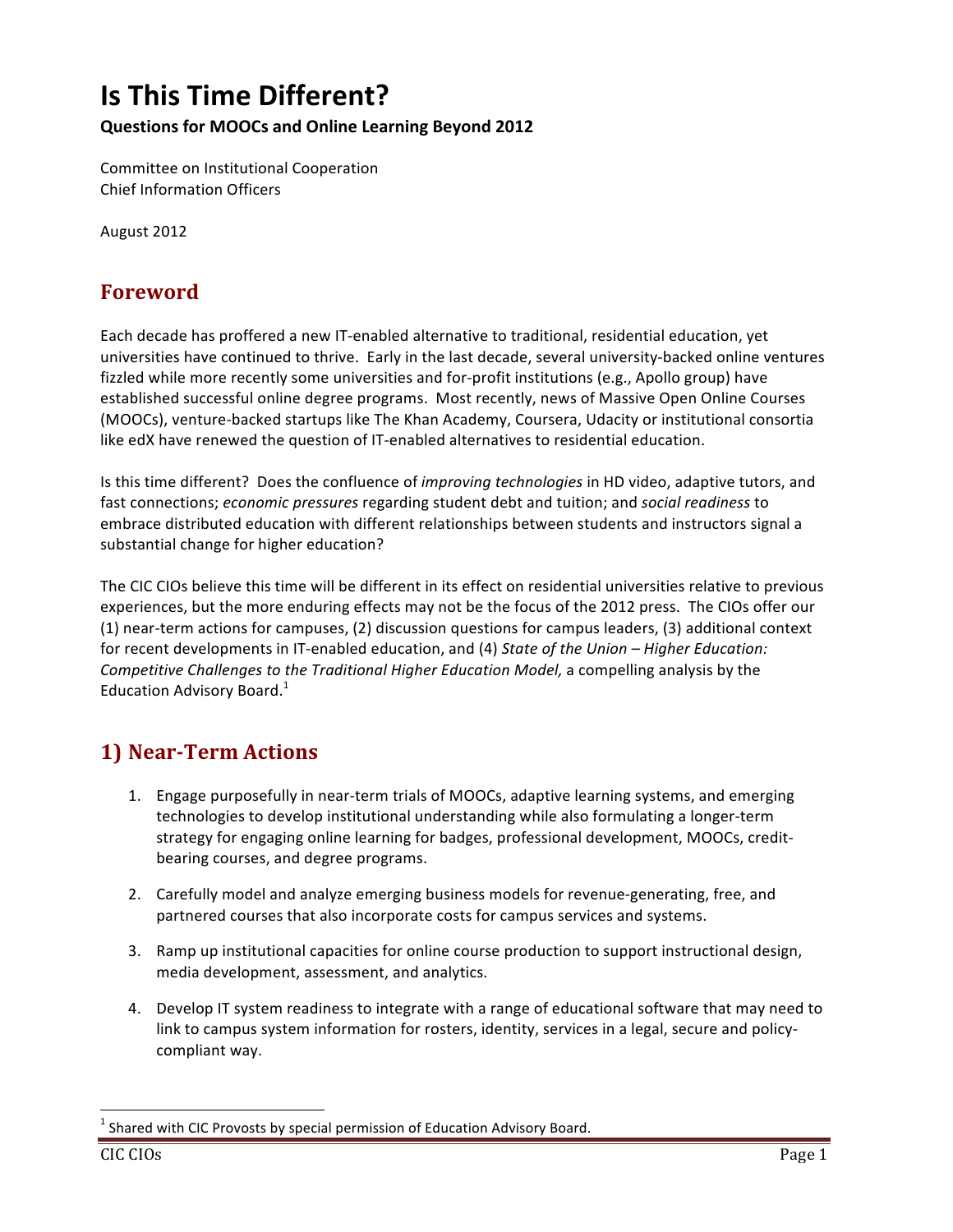# **2) Discussion Questions for Campus Leaders**

- 1. What kinds of online experiences are needed as substitutes or as complements for current models?
	- $\bullet$ Are freely available online resources (videos, exercises, assessments, etc.) needed to empower the flipped classroom model and serve as *complements* that improve satisfaction, efficiency, and efficacy of the residential learning experience?
	- Are online, large-scale experiences needed that become substitutes to traditional,  $\bullet$ residential classroom experiences through the engagement of thousands of peer learners and adaptive software?
	- $\bullet$ Are online experiences needed that establish by certification basic competency in disciplines? If so, what is the form of that certification and does it serve as a complement or substitute to the curriculum and major and direct interaction with faculty?

#### 2. Why does scale matter for distributing university content, modules, courses, or degrees beyond current models?

- a. For fee reasons do we want to:
	- i. Grow new sources of revenue with "profit" margins that scale faster than costs?
	- ii. Reduce costs per credit hour for students?
	- iii. Grow base of click-stream training data for refining adaptive analytics and tutoring algorithms to enhance learning effectiveness?
	- iv. Grow access to courses/degrees to satisfy demands for educating more citizens?
- b. For free reasons  $-$  do we want to:
	- i. Amplify and increase awareness of our institutional brand?
	- ii. Recruit top students?
	- iii. Contribute to the social good?
- c. For research reasons do we want to:
	- i. Develop deeper understanding of human cognitive growth?
	- ii. Refine better methods for teaching specific content?

#### 3. What is lacking within the institution to achieve its online objectives?

- a. Foundational components Do we have the:
	- i. Capital to invest and risk in online course production?
	- ii. Access to markets of potential students via course placement in portals/aggregators for discovery, marketing, access, etc.?
	- iii. Technology platform and integrated infrastructure for conducting online courses or courses at Internet scale?
- b. Skills required Do we have the:
	- i. Content expertise for online course development?
	- ii. Process expertise in how to do instructional design for online, faculty pedagogical training, analytics expertise, business model development, etc.?
	- iii. Staff to support services to distant students, maintain accreditation and legal compliance?
- c. Organizational change  $-$  Do we have the:
	- i. Political will regarding change and uncertainty?
	- ii. University partners to offer a broader array of lessons, courses, or degrees?
	- iii. Construct that amalgamates and presents college offerings in a cohesive outwardly facing CIC or University view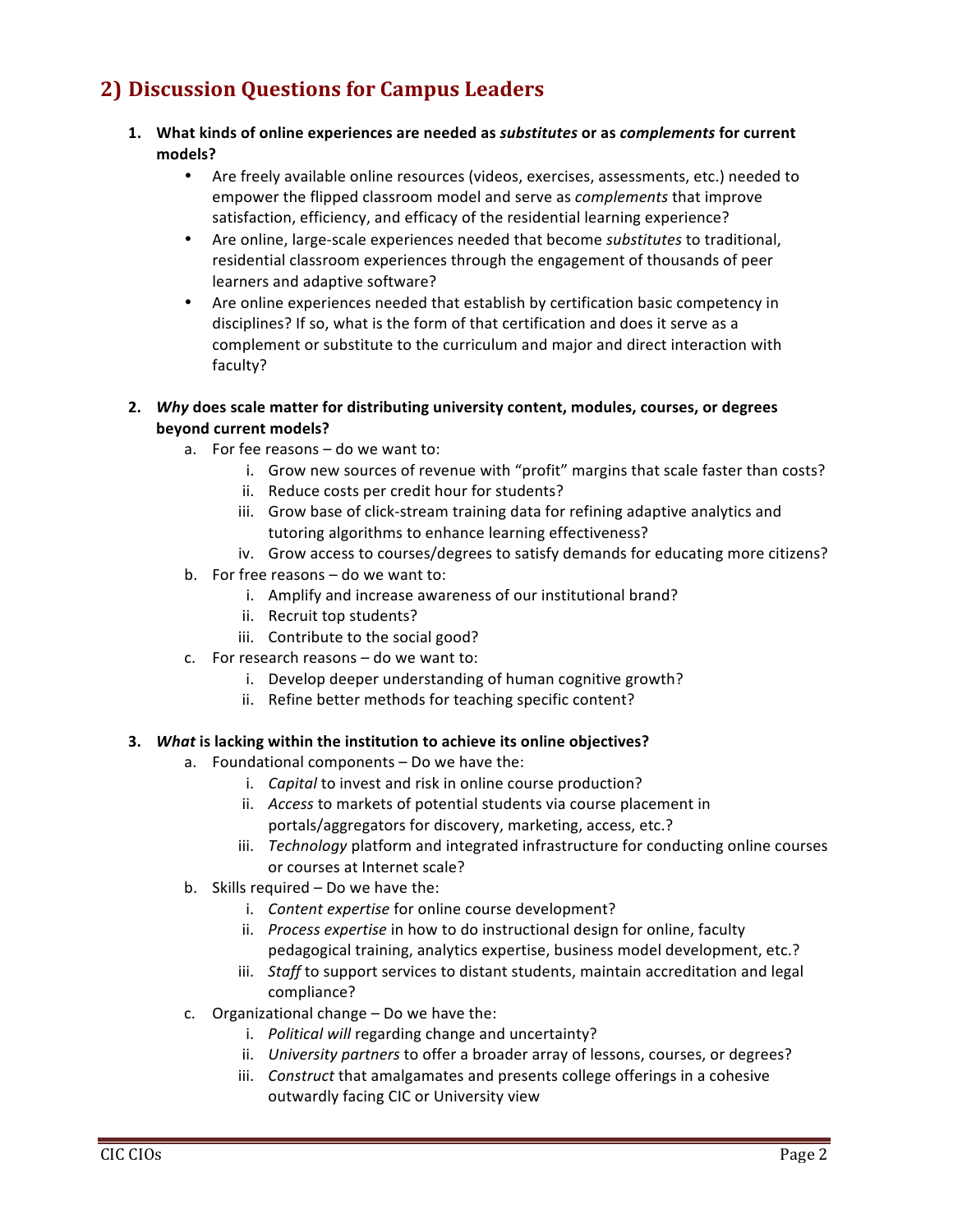#### 4. What kinds of partners are needed and why? What are the non-negotiables in any partnership and why?

- a. What are the walk-away provisions?
- b. Are there exclusivity expectations?
- c. How will conflicts be resolved?
- d. What is the basis for cost and revenue sharing?
- e. What are the reputational risks related to partners' actions?
- f. Who owns the IP and on what terms is it licensed for reuse?

#### 5. What is the degree of *urgency* and why?

- a. What opportunities are perishable?
- b. What is the ramp up time to desired outcomes?
- c. What are the explicit risks/benefits of moving too early or too late?
- d. Does participation enable an ability to shape the terms of engagement?
- e. What is the degree of institutional readiness to engage in online learning?

# 3) Additional Background

- 1. A number of factors provide incentives and context for growth in online learning, and these may combine to have a significant impact on higher education.
	- a. Governments, Boards and stakeholders desire and are acting to create more affordable education options (e.g., Western Governor's University, etc.).
	- b. Universities are experimenting and seeking potential first mover advantages as innovators and parts of consortia.
	- c. Venture funds are investing in new commercial models and see the Internet as creating a low barrier to entry.
	- d. Reduced costs to produce and deliver mixed media for traditional educational experience.
	- e. Improvements in information technology infrastructure extending reach.
- 2. The path to monetizing "free" courses at Internet Scale remains unclear. "MOCs" or Massive Online Courses (not free) may provide an interesting middle path to access (a) the benefits that only occur at a scale larger than traditional courses, (b) have a sustainable revenue stream to cover their costs, and (c) provide valuable university credit. New models of pay, subsidized, and free may rapidly evolve with experience, and institutions will want to remain nimble to adapt with opportunities. This is a time of caution for any long-term deals.
- 3. Early commercial innovators are aggregating courses across known university brands to establish scale in distribution rather than developing their own content from scratch. This differs from some previous online commercial ventures. If scale matters - and it appears that it does - then should the CIC directly and urgently assess the value in creating scale together? A number of factors may affect the desirability of CIC affiliation relative to the growing options.
- 4. Faculty support for pedagogy and creation of online materials will take enhanced and integrated support from campus providers of pedagogical, technological, audio visual, content expertise, etc. These are not specific to MOOCS or distance learning and are needed for campus blended and "flipped classroom" courses also.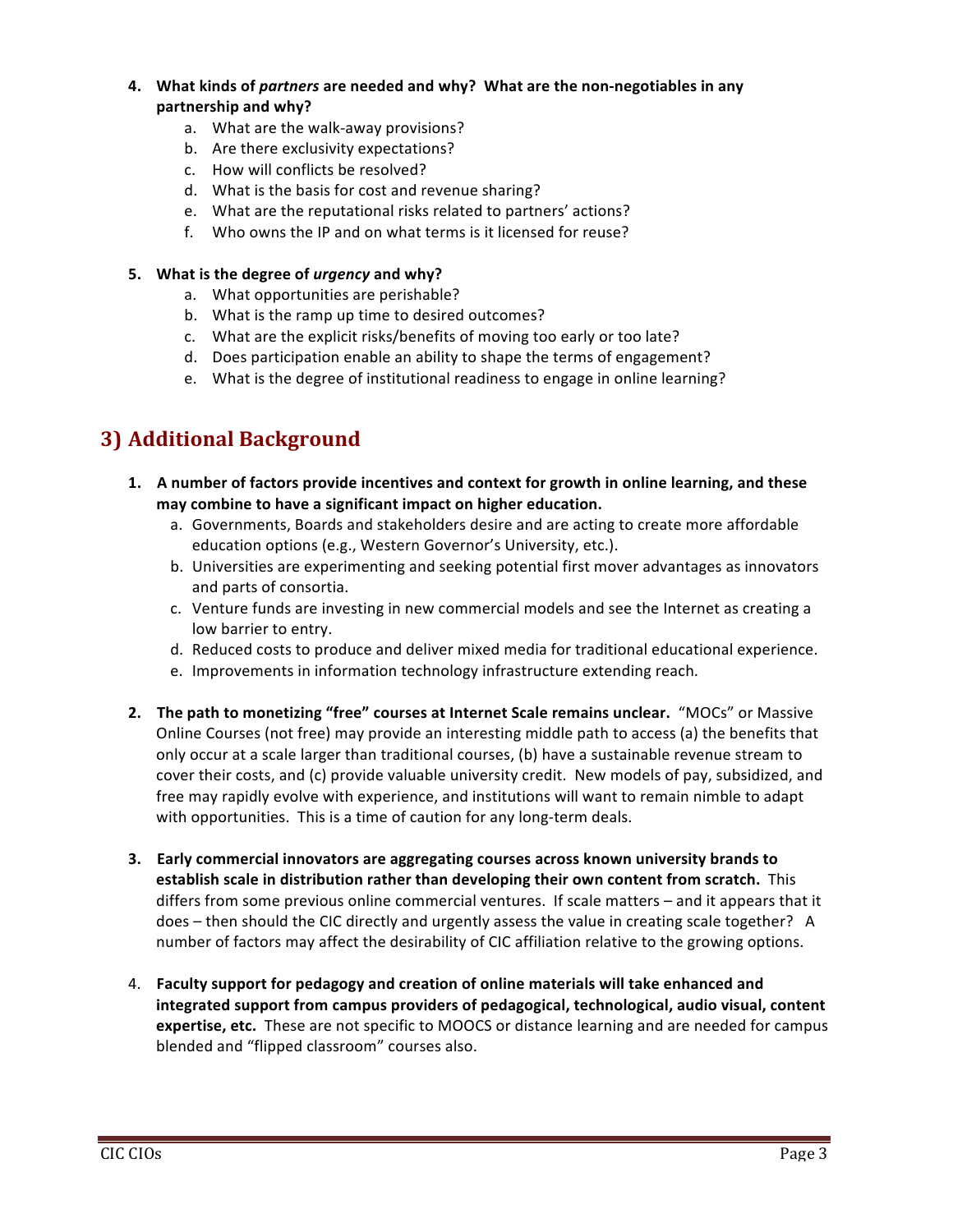# MooCs: Get in the Game

n July 2012, John V. Lombardi (someone I have admired tor<br>nearly three decades and came to know personally during<br>our shared time in Louisiana) wrote that investing in Massive<br>Open Online Courses (MOOCs) as the "next big t n July 2012, John V. Lombardi (someone I have admired for nearly three decades and came to know personally during our shared time in Louisiana) wrote that investing in Massive Open Online Courses (MOOCs) as the "next big thing" in higher education is largely about institutions trying to "seek and advertise their association with the latest educational trends and enthusiasms."1 Lombardi was spot-on in assessing that these "free" courses are by no means free and that many questions remain to be answered. However, I would argue that there is value in institutions sticking their proverbial toe in the MOOC waters, as my own institution—and scores of others—have done via Coursera and other MOOC efforts.

In the EDUCAUSE 2012 session "MOOCs: The Coming Revolution," which I presented with Coursera's co-founder Daphne Koller, I opened my portion by emphasizing that the current ITdriven disruption is not actually about information technology but is, rather, about pedagogy. I'll take this opportunity to state my view again: the focus of this disruption should be on teaching and learning. However, I believe that there is value in having the IT organization take an active role in helping the institution to embrace this change, even going so far as to move onto "point" for change. I believe the move by my institution, the University of Maryland (UMD), into Coursera perfectly illustrates why institutions—and IT leaders and organizations—should get involved with some form of MOOC initiative at this time. I see two primary reasons, along with a third, more fundamental reason beyond those two.

*First, there are opportunities available.* The current "name-brand" MOOC entries are still interested in developing contentproviding partners: Coursera has expanded twice, growing from its original four partners to thirty-three as of December 2012; edX has grown from the Harvard-MIT founders to include the University of California–Berkeley, the University of Texas System, Georgetown University, and Wellesley College.

*Second, this is what leading institutions do.* As UMD President Wallace Loh said, we stick our necks out (in the metaphor of our mascot, the terrapin). Presidents and provosts at all levels of institutions are, if not under pressure, certainly being encouraged by their boards, legislatures, donors, and others in the community to take action. They are also being pushed by their own faculty, who are eager to give MOOCs a try.

*Third, and more fundamentally important, actively participating may be a better way to learn than simply watching from afar*. I believe we're at a point of change, where information technology not only is useful for automating the status quo in teaching and learning

but can be truly transformative in the evolution of pedagogy (perhaps rapidly) to a "flipped classroom" model. By actively engaging in these start-up efforts, we bring the lessons directly to our campuses and, more important, to our faculty and our academic staff who must assume leadership for how our colleges and universities embrace online and blended education.

Institutions that take a responsible approach and make a reasonable investment of time and resources to get *a few* courses into a MOOC environment can benefit by seeing things up-close and personal. The debate about all aspects of MOOCs is only getting started; it will become even more robust as more data on experiences emerges and as more people join the discussion.<sup>2</sup> Being "in the game," rather than simply watching from the sidelines, provides a better set of insights to inform that robust debate. We will be able to use our own experiences to judge what our unique institutions do rather than basing our decisions on the experiences and views of others who are *not us*.

Although UMD is still in the early days with MOOCs, I can share our experience to date:

- n *Contracting with the provider.* Working out our contract with Coursera was not overly challenging. I'll credit that to the flexibility of Coursera and its understanding of the concerns of higher education institutions. The agreement is not secret, with many of them available for perusal online, including UMD's.3
- n *Choosing the course offerings.* Recruiting faculty and selecting courses was a task of winnowing to a reasonable number from a large set of quality offerings (rather than hunting for volunteers). Today, we have a steady flow of faculty who are interested in being "in the next wave," and our first Coursera offerings won't debut until early spring of 2013. In fact, at this time, our biggest challenge involves how to deftly and sensitively say "No, not just now, maybe later" to an increasingly eager and ambitious number of faculty.
- n *Preparing the courses.* Here, we are still gaining knowledge. The first to-do with Coursera involved creating the "course landing pages" (like "trailers" for a coming-attraction movie). This was revealing on many levels, including the need to establish better video support services (we used our University Relations studio and talent) and also support for our faculty on "being ready for their close-up." What we're only now starting to understand is how much goes in to actually preparing the course "modules": Coursera's structure encourages facultyled "imparting" sessions of 12 to 15 minutes, augmented with associated assignments, discussions, and assessment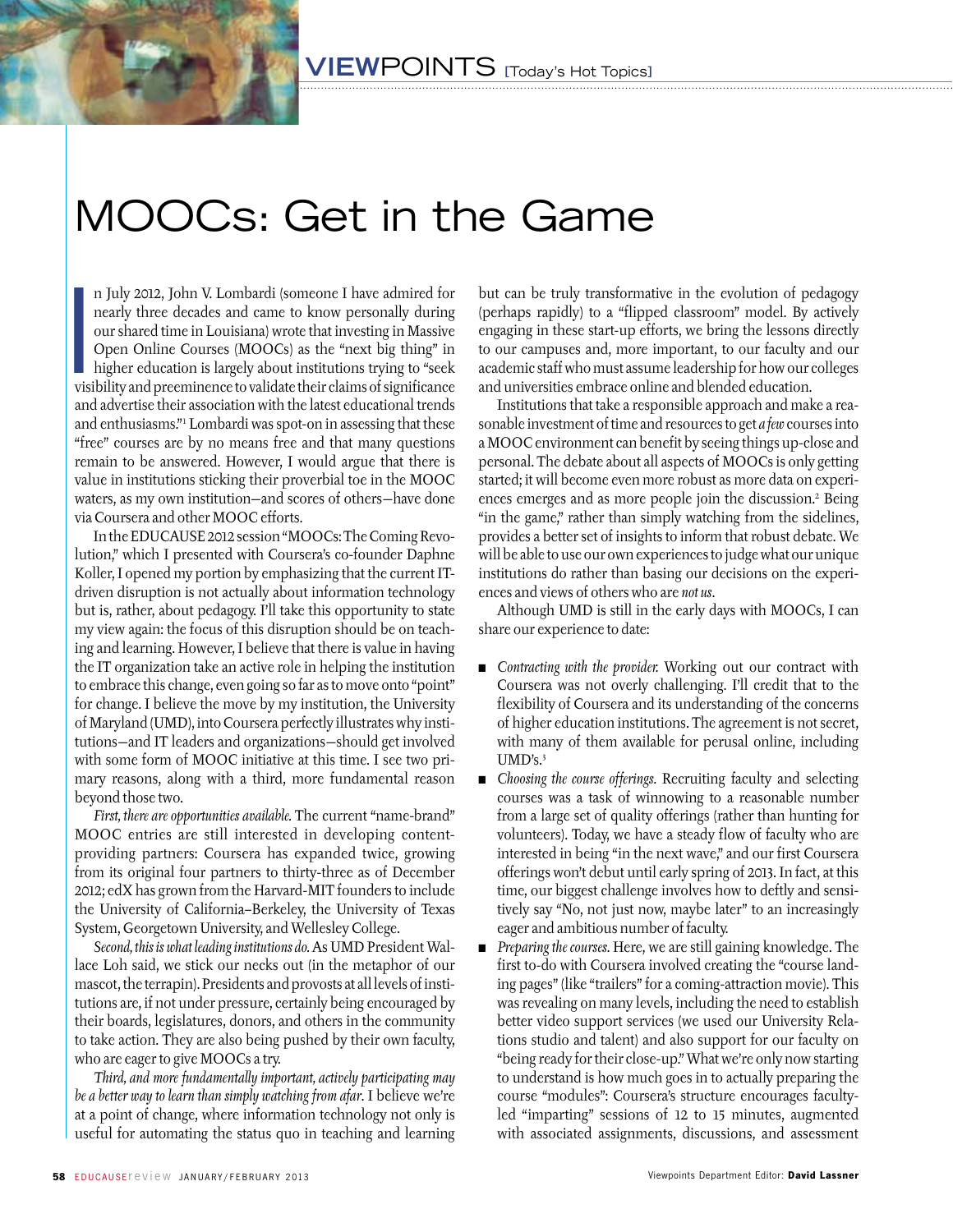



exercises to create learning modules delivered via its online platform in a synchronous approach.

The challenges we've exposed in our process have illuminated a broader set of questions:

- *What is this new approach to pedagogy?* There is a definite need for a better understanding on the part of faculty of what the new *paradigm of pedagogy* means to them. Many faculty may come to the discussions thinking of the current model of IT enablement in blended and online learning, which is largely one of using information technology (learning management systems and their many attendant parts) to automate the process of course delivery, with little impact in the classroom or in the curriculum. Coursera's approach is challenging this model and is opening up what may be a renaissance in faculty members' approach to teaching (and students' approach to learning) in a 21st-century IT environment. What we have here is a new way to apply an old IT term—Business Process Reengineering—to the fundamental business of our universities.
- *MOOCs are "it," right?* The focus on this "next big thing" has often been viewed as a search for what might be called the *Highlander* Model4 —that is, *there can be only one*, and MOOCs are the one. Of course, MOOCs are just a single tool in the online education toolbox. We need to stop thinking in terms of a MOOC revolution and instead think in terms of *teaching and learning* revolution, of which MOOCs are just one (currently very disruptive) element.
- n *Do we need another administrator?* A critical challenge is the shortness of time to act. Events are transpiring quickly, and the revolution in online education may not patiently wait for the *evolution* of our institutions in terms of how our faculty and scholarly support structures respond. Several leading

institutions have decided that there is value in a senior-level position (e.g., vice provost, special assistant to the president), not necessarily to take ownership of all facets of online education but to coordinate the process by which an institution can quickly evolve its collaborative activities.

n *What is the role of information technology?* Many observers, including me, argue that MOOCs are not really about information technology and are not something that should be led by the IT organization. That said, as the debate rages in the academic divisions and the cabinets of our institutions, the IT organization is well positioned to take a "recon" role—that is, to establish a beachhead, or a pilot, or a furtive first experiment or discussion. I'm sure I'm not the only CIO to be called by the president or provost when the MOOC events began to unfold. This makes sense: those of us in information technology are well positioned to contribute in turbulent times. Our challenge will be how to do so and then how to relinquish the point position when the academic divisions are ready to assume their rightful place leading this charge into our future.

In his blog post, Lombardi advises colleges and universities to watch and wait until the leading institutions have experimented and developed a viable strategy that can deliver value (from MOOCs) to their communities. He further cautions that governing boards should exercise caution in demanding trendy responses from their institutions and that it is often best to observe, study, and evaluate and to perform a cost-benefit analysis before jumping onto the next big thing. This is sound advice for many, to be sure.

But I would argue that we can better do these things—including learning about these new environments, platforms, and processes so as to apply their value in the broader blended and online initiatives we undertake, well beyond MOOCs—by taking an active role rather than simply watching and waiting. We should be in this game, and actively so. Our higher education institutions are about creating, sharing, and preserving knowledge. By taking an active role in the MOOC revolution, we are fulfilling the first, to the benefit of the second.

#### **Notes**

- 1. John V. Lombardi, "The Next Big Thing," *Reality Check* (*Inside Higher Ed* blog), July 23, 2012, http://www.insidehighered.com/blogs/reality-check/next-big -thing#ixzz2EaNNSQ00.
- 2. See, for example, Doug Guthrie, "Jump Off the Coursera Bandwagon," *Chronicle of Higher Education (Commentary),* December 17, 2012.
- 3. "Online Course Hosting and Services Agreement," http://www.president.umd .edu/legal/frpdpdfs/coursera\_contract\_2012.pdf.
- 4. On the *Highlander* movie, see http://www.imdb.com/title/tt0091203/.

**Brian D. voss** is Vice President and Chief Information Officer at the University of Maryland.

© 2013 Brian D. Voss. The text of this article is licensed under the Creative Commons Attribution-NoDerivs 3.0 Unported License (http://creativecommons.org/licenses/ by-nd/3.0/).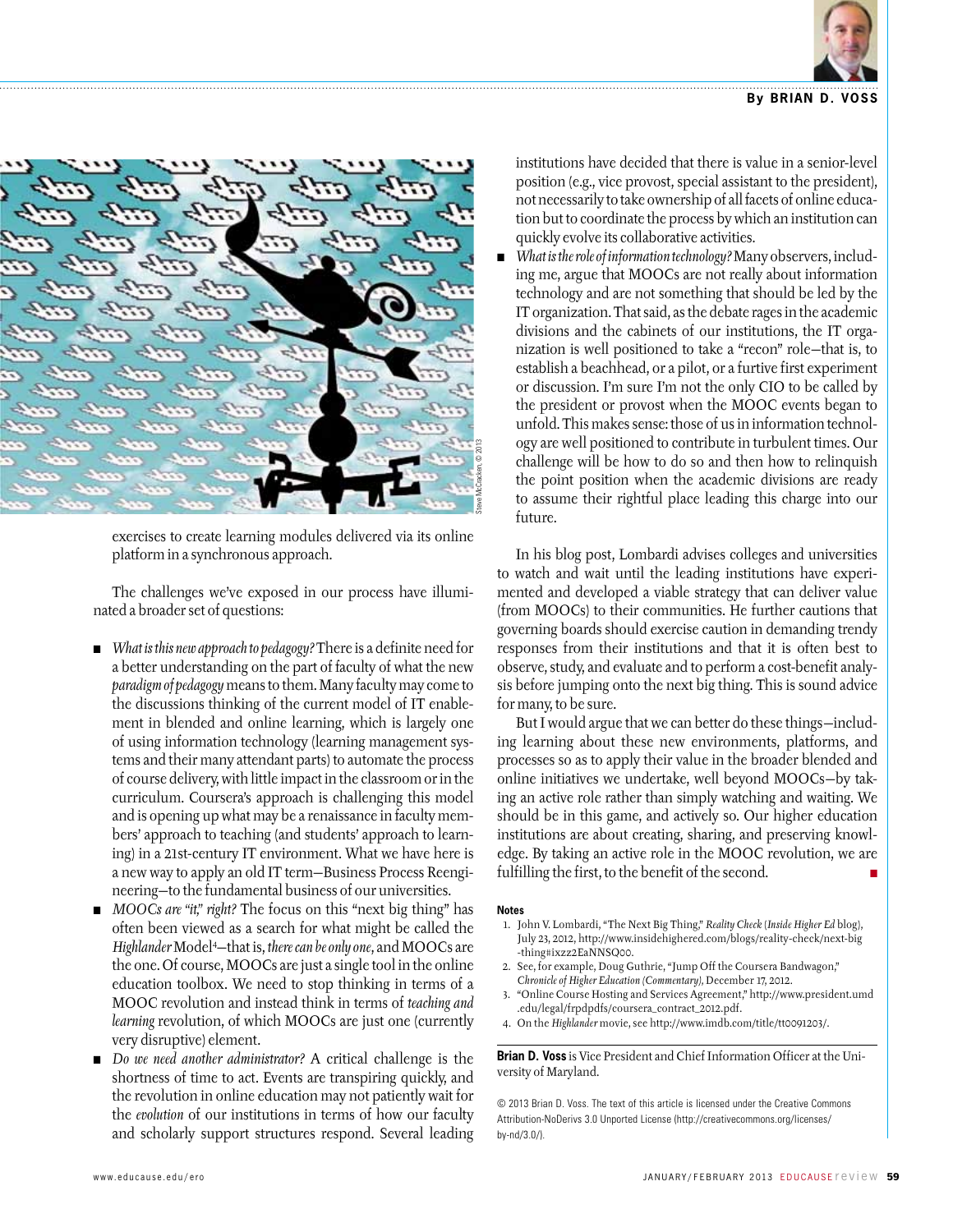# **Bibliography and Other Sources of Information**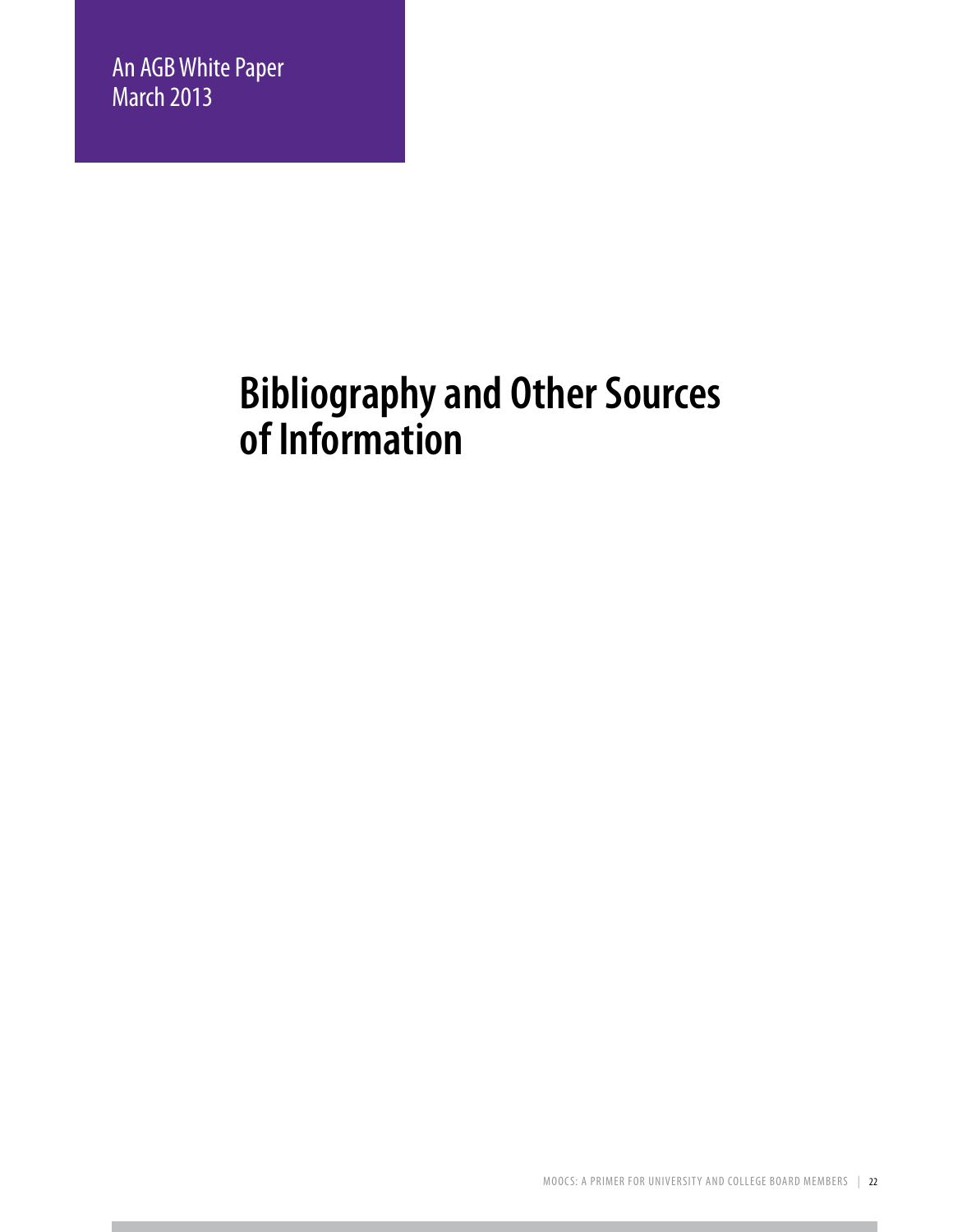#### **ACCREDITATION**

"American Council on Education to Evaluate Credit Equivalency for Coursera's Online Courses; ACE Assessment to Expand Coursera's Benefits to Students." *Marketwire*. November 13, 2012.

Tamar Lewin, "College Credit Eyed for Online Courses." *The New York Times*. November 14, 2012.

Justin Pope, "New frontier for scaling up online classes: credit." *Associated Press Online*. November 19, 2012.

#### **ANALYTICS**

Michael M. Crow, "No More Excuses: Michael M. Crow on Analytics." *Educause Review*. July/August 2012.

Rodney J. Petersen, "Policy Dimensions of Analytics in Higher Education." *Educause Review*. July/August 2012.

#### **FINANCE**

Jeb Bush, "No dorm, gym or debt: Online classes could partly solve the financial crisis of higher education." *Grand Rapid Press*. December 8, 2012.

Rita Kirshstein and Jane Wellman, "Technology and the Broken Higher Education Cost Model: Insights From the Delta Cost Project." *Educause Review*. September/October 2012.

Tamar Lewin, "Students Rush to Web Classes, But Profits May Be Much Later." *The New York Times*. January 7, 2013.

John K. Waters, "The High Cost of College: Is Tech Part of the Problem or the Solution?" *Campus Technology*. June 2012.

#### **MOOCs**

"Learning new lessons: Free education." The *Economist*. December 22, 2012.

Nick Anderson, "Online classes will grant credentials, for a fee." *Washingtonpost.com*. January 9, 2013.

Nick Anderson, "The market for a free university." *Washingtonpost.com*. November 12, 2012.

Zoe Corbyn, "This could be huge..." *Times Higher Education Supplement*. December 6, 2012.

"Coursera Announces University Advisory Board: Senior Academic Officials From Duke, EPFL (Lausanne), Georgia Tech, Illinois, University of Melbourne, Michigan, Penn, Princeton and Stanford Appointed to Guide Coursera's Mission to Broaden Education Experiences in Classrooms and Across the World." *Marketwire*. December 6, 2012.

Thomas Friedman, "Revolution Hits the Universities." *The New York Times*. January 26, 2013.

Kenneth C. Green, "Mission, MOOCs & Money." *Trusteeship*, January/February 2013.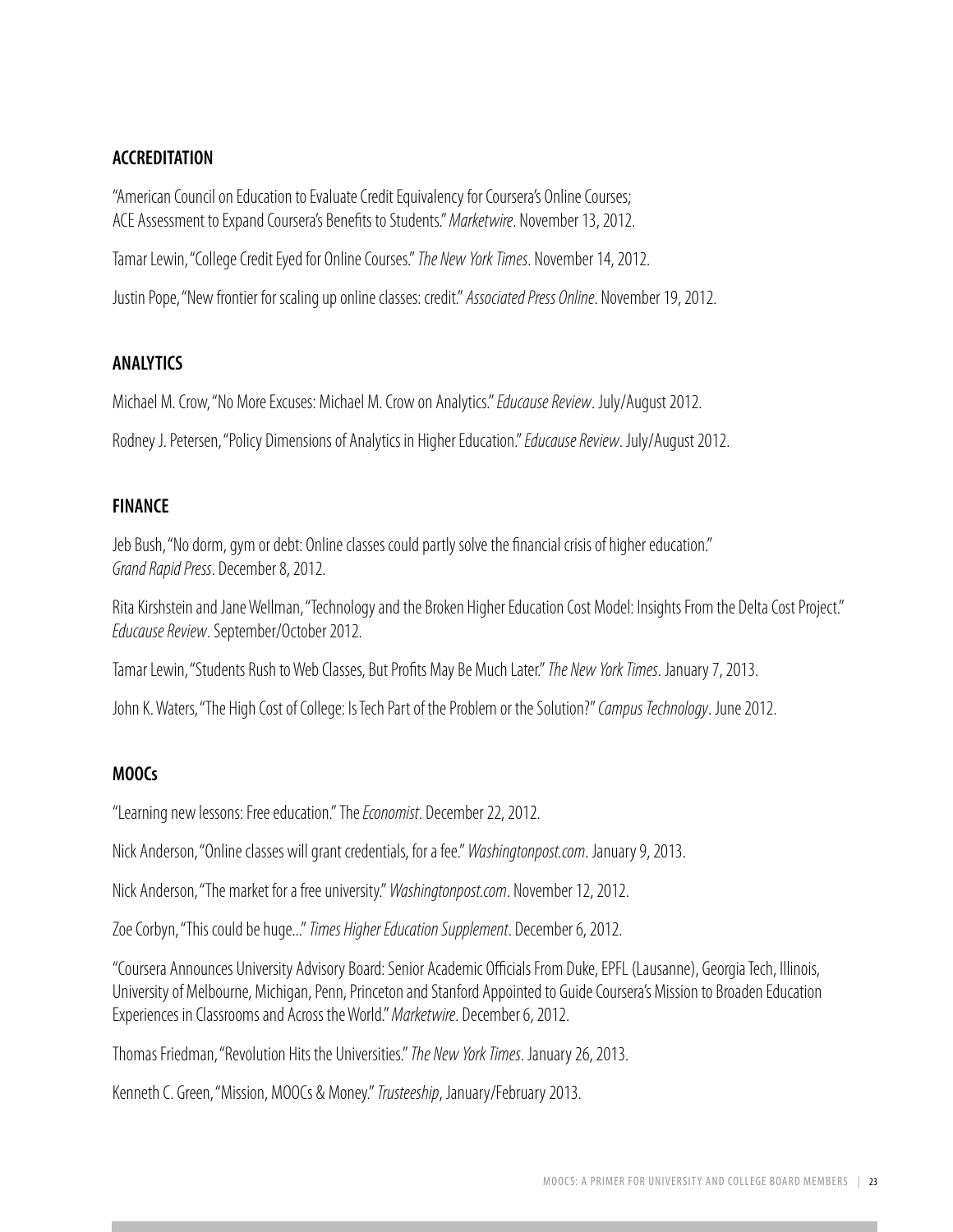Daphne Koller, "Top College Courses, for Free?" *schoolsofthought.blogs.cnn.com*. September 23, 2012. Steve Kolowich, "Riding the MOOC Wave." *Inside Higher Ed*. August 17, 2012. John V. Lombardi, "MOOCs and the Future of the University." *Inside Higher Ed*. November 12, 2012. John V. Lombardi, "The Next Big Thing." *Inside Higher Ed*. July 23, 2012. Kris Olds, "Memo to Trustees re: Thomas Friedman's 'Revolution Hits the Universities.'" *Inside Higher Ed*. January 27, 2013. Laura Pappano, "The Year of the MOOC." *The New York Times*. November 4, 2012. Carlo Salerno, "Bitter Reality of MOOConomics." *Inside Higher Ed*. August 9, 2012. Martin D. Snyder, "Much Ado about MOOCs." *Academe*. November/December 2012. "What You Need to Know About MOOCs." *The Chronicle of Higher Education*.

*http://chronicle.com/article/What-You-Need-to-Know-About/133475.*

Scott J. Wilson, "THE FIVE: Going online to learn from some of the best." *Los Angeles Times*. December 9, 2012.

## **ONLINELEARNING IN GENERAL**

Kevin Carey, "The Siege of Academe." *Washington Monthly*. September/October 2012.

Angela Chen, "Florida Ponders Opening an Online-Only Public University." *The Chronicle of Higher Education*. September 14, 2012.

Cathy N. Davidson, "Size Isn't Everything: For academe's future, think mash-ups, not MOOC's." *The Chronicle of Higher Education*. December 10, 2012.

James J. Duderstadt, "Change and the Research University." *Educause Review*. May/June 2012.

Susan Grajek and Judith A. Pirani, "Top-Ten IT Issues 2012," *Educause Review*. May/June 2012.

Chris Parr, "Virtual rise shrinks value of campus in US minds." *Times Higher Education Supplement*. December 6, 2012.

Jonathan Rees, "The Obsolescence Question." *Inside Higher Ed*. July 30, 2012.

Scott Travis, "Online college studied: Board of Governors looks for ways state can become leader in Internet-based education." *Sun-Sentinel*. December 18, 2012.